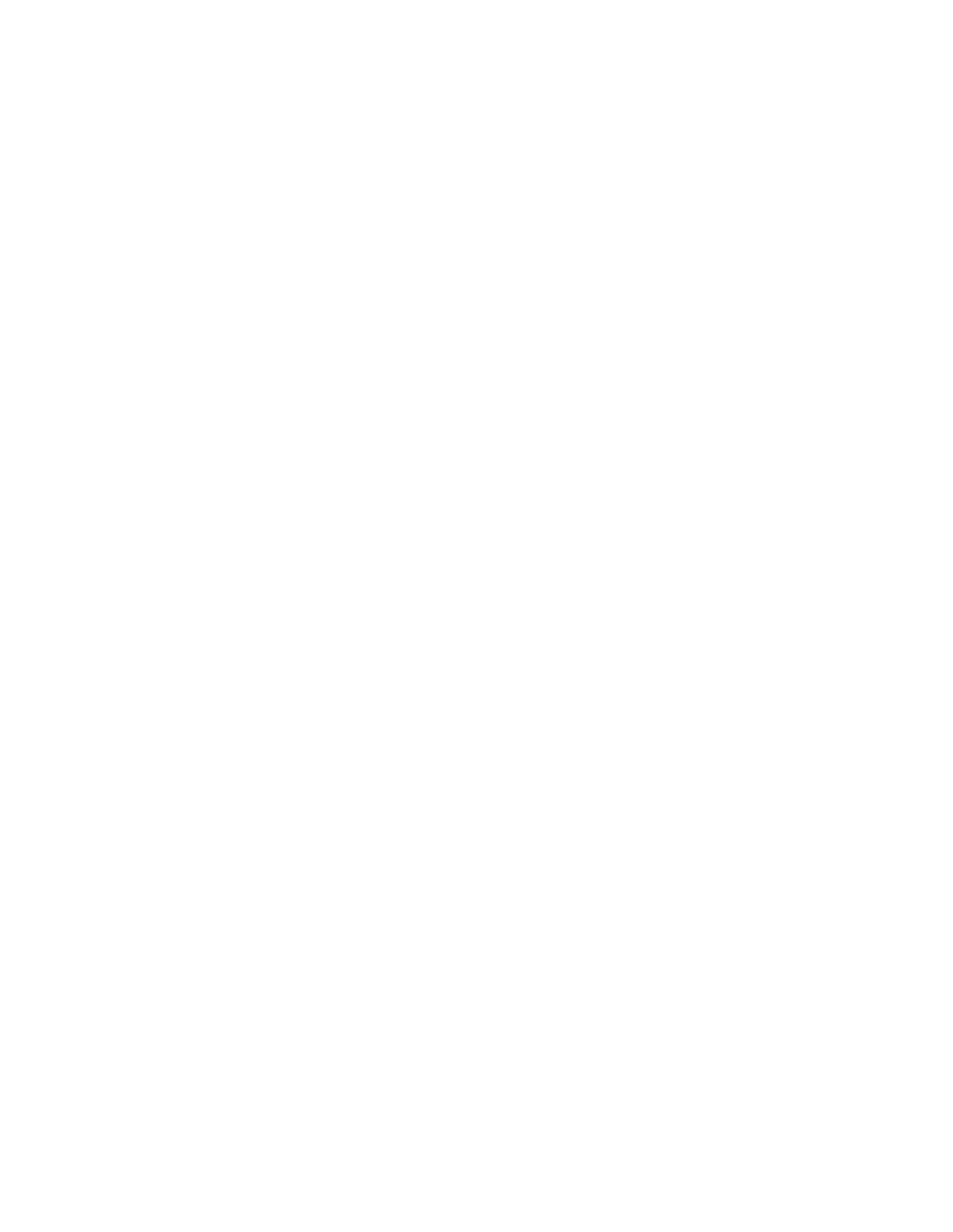## TABLE OF CONTENTS ET18KX INSTRUCTION MANUAL

| <b>SECTION 100</b><br>21301<br>21302<br>21304<br>19930<br>21303<br>119288<br>14510                                                        | <b>DESCRIPTION &amp; SPECIFICATIONS</b><br>ET18KX SPECIFICATIONS & OPERATING FEATURES<br>ET18KX SPECIFICATIONS & OPERATING FEATURES<br><b>INSTALLATION DIMENSIONS - ET18KX</b><br>19825 BASE MOUNTING DIMENSIONS<br>CAPACITY CHART - ET/HT18KX 8-12-16 FT<br>TYPICAL REINFORCEMENT FOR MOUNTING CRANE ON TOP OF SERVICE BODY<br>INSTALLATION DRAWING - 17350 MOUNTING PEDESTAL                                                                                                                                                                                                                                    |
|-------------------------------------------------------------------------------------------------------------------------------------------|-------------------------------------------------------------------------------------------------------------------------------------------------------------------------------------------------------------------------------------------------------------------------------------------------------------------------------------------------------------------------------------------------------------------------------------------------------------------------------------------------------------------------------------------------------------------------------------------------------------------|
| <b>SECTION 150</b><br>15394<br>850711<br>21305                                                                                            | <b>SAFETY</b><br>VEHICLE & CRANE ELECTRICAL HAZARD INFORMATION<br>SAFETY & HAZARDS - GENERAL<br><b>DECAL PLACEMENT</b>                                                                                                                                                                                                                                                                                                                                                                                                                                                                                            |
| <b>SECTION 200</b><br>19959<br>15660<br>19947<br>22245                                                                                    | <b>INSTALLATION</b><br>CABLE & BATTERY REQUIREMENTS - ET AND HT CRANES<br>BATTERY CABLE INSTALLATION DRAWING<br>ET25K(X) ELECTRICAL INSTALLATION<br>WIRE ROPE INSTALLATION DRAWING                                                                                                                                                                                                                                                                                                                                                                                                                                |
| <b>SECTION 300</b><br>21306<br>19963                                                                                                      | <b>MAINTENANCE &amp; SERVICE</b><br>ET18KX LUBRICATION AND MAINTENANCE CHART<br>MINIMUM VOLTAGE TEST                                                                                                                                                                                                                                                                                                                                                                                                                                                                                                              |
| <b>SECTION 400</b><br>21307<br>21308<br>21309<br>21310<br>21275<br>19919<br>21311<br>19368<br>22076<br>22085<br>21312<br>20156<br>▲ 21054 | <b>REPLACEMENT PARTS</b><br>ET18KX REPLACEMENT PARTS DRAWING<br>ET18KX REPLACEMENT PARTS LIST<br>REPLACEMENT FASTENERS LIST<br>21200 - 8-12-16 FT BOOM ASSEMBLY<br>21276 ANTI-TWO-BLOCK SYSTEM REPLACEMENT PARTS<br>19897 ELECTRICAL COMPONENT DRAWING<br>ET18KX WIRING DIAGRAM WITH ANTI-TWO-BLOCK<br>16780 SWIVEL TERMINAL ASSEMBLY REPLACEMENT PARTS<br>22060 REPLACEMENT PARTS - 4 FUNCTON PENDANT CONTROL<br>22067 RADIO REMOTE REPLACEMENT PARTS DRAWING<br>HYDRAULIC SYSTEM COMPONENTS REPLACEMENT PARTS DRAWING<br>HYDRAULIC SYSTEM SCHEMATIC - ET18KX - ET25KX<br>WINCH REPLACEMENT PARTS DRAWING & LIST |

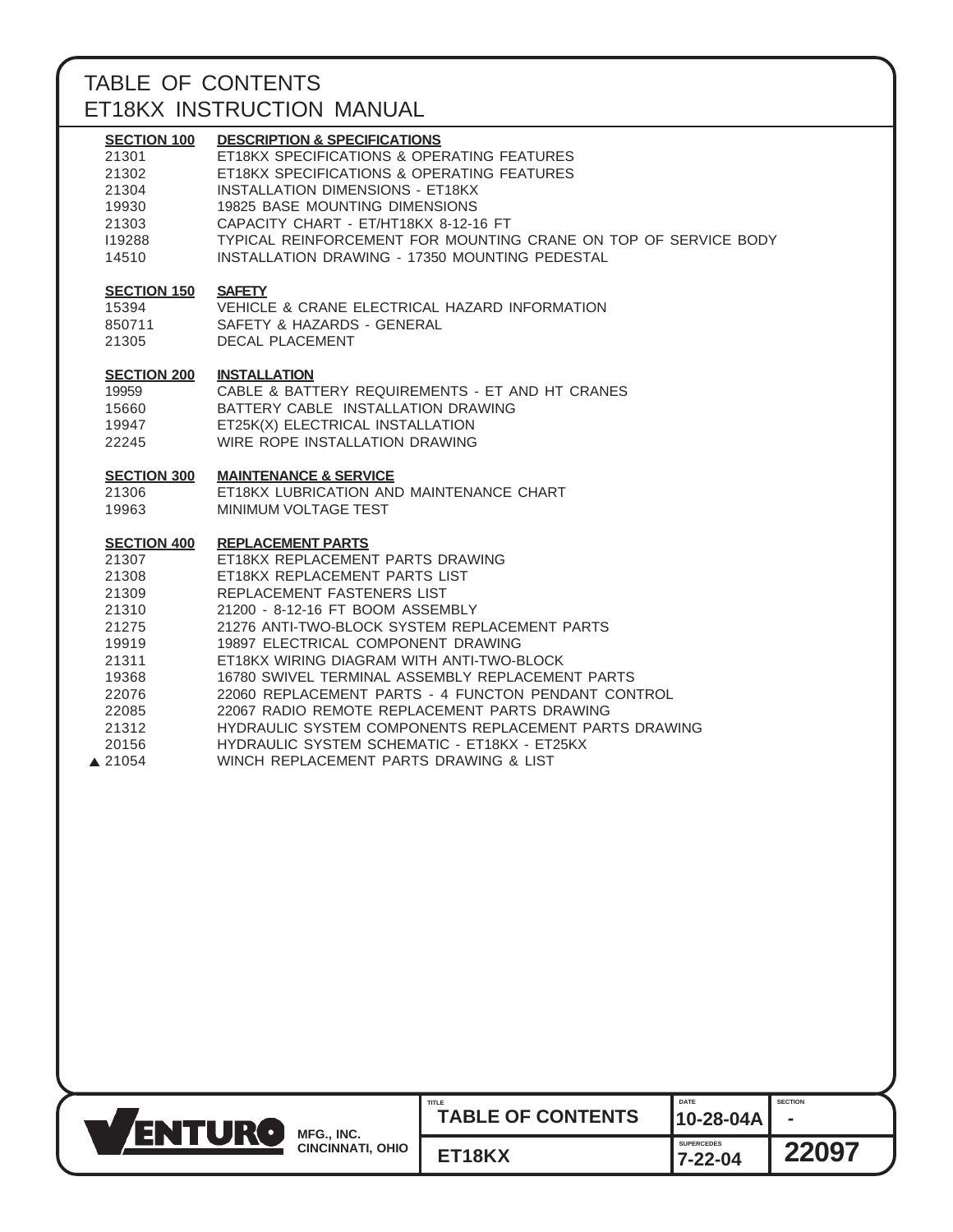# DESCRIPTION



# SPECIFICATIONS

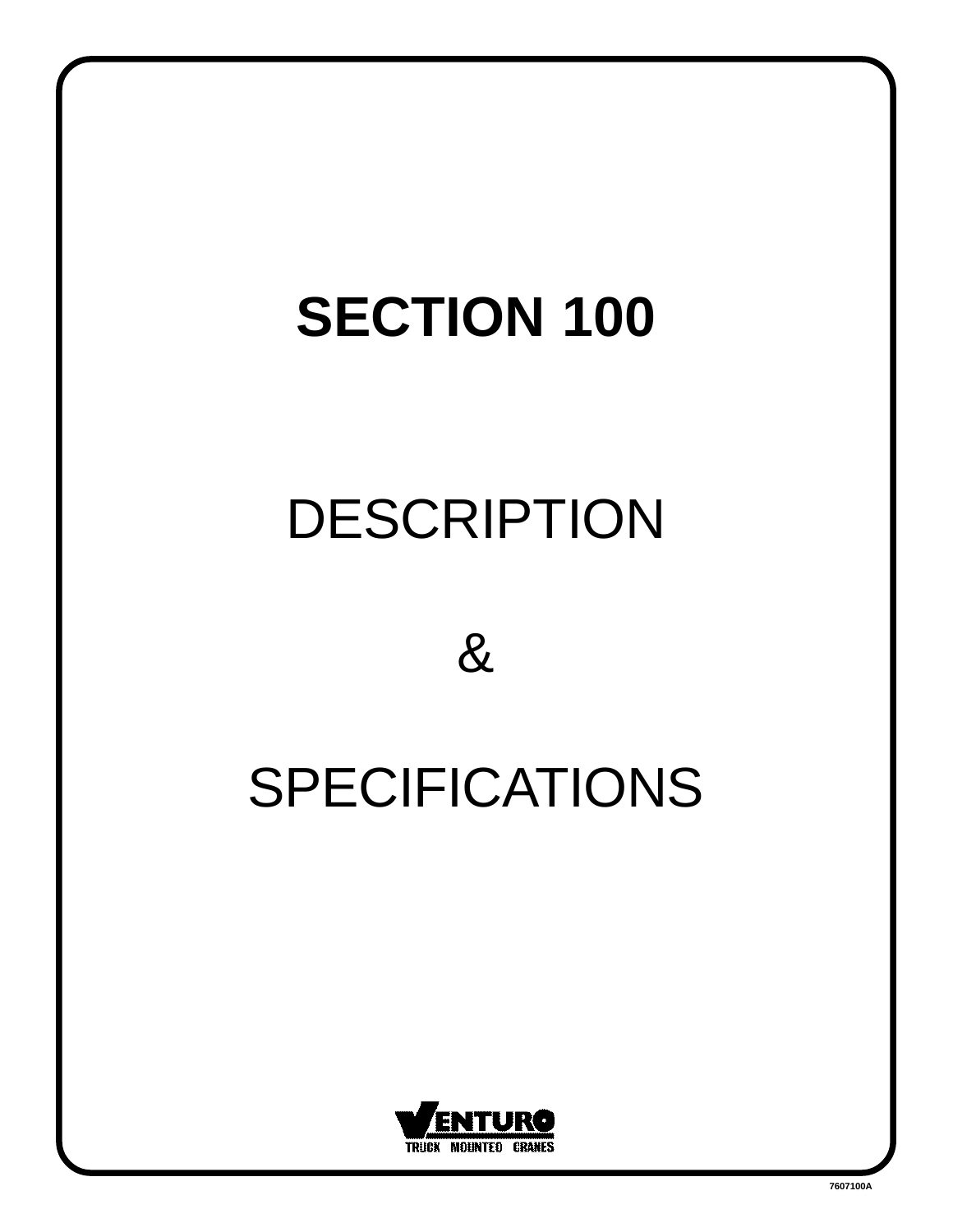## <span id="page-4-0"></span>**SPECIFICATIONS AND OPERATING FEATURES**

ET18KX-8/16

## **SPECIFICATIONS**

12 VOLT BATTERY OPERATED

18,000 FT-LBS OVERTURNING MOMENT (Or as limited by truck stability)

MOMENT OVERLOAD SYSTEM

| TELESCOPIC BOOM            | 8/16                          |
|----------------------------|-------------------------------|
| <b>BOOM HYD ELEVATION</b>  | $-8^\circ$ TO 75 $^\circ$     |
| BOOM HYD EXT               | 8 - 12 FT OR 12 - 16 FT       |
| <b>BOOM MANUAL EXT</b>     | 4 FT                          |
| <b>CAPACITY</b>            | 1125 LBS @<br>16 FT REACH     |
|                            | 4500 LBS @<br>3 TO 4 FT REACH |
| <b>WIRE ROPE</b>           | $5/16"$ DIA x 80 FT           |
| <b>PENDANT CORD LENGTH</b> | 25 FT                         |

WINCH - 2250 LBS SINGLE LINE CAPACITY With Automatic Load Brake

ELECTRIC HYDRAULIC BOOM ELEVATION

ELECTRIC HYDRAULIC BOOM EXTENSION & RETRACTION - 4 FT STROKE

CONTINUOUS POWER ROTATION

REMOTE CONTROL PENDANT

25 ft Straight Cord with Four Environmentally Sealed Toggle Switches Protected by a Guard

MASTER DISCONNECT SWITCH

OUTRIGGERS AVAILABLE

Side Bracket Type Outriggers

Fold Away Type Outriggers

Pullout Type Outrigger System

| <b>FU</b><br>ENT |                                       | TITLE<br><b>TALLATION DWG</b><br>INS <sup>:</sup> | DATE<br>7-29-03   | <b>SECTION</b><br><b>C120</b> |
|------------------|---------------------------------------|---------------------------------------------------|-------------------|-------------------------------|
|                  | MFG., INC.<br><b>CINCINNATI, OHIO</b> | ET18KX-8/16                                       | <b>SUPERCEDES</b> | 301                           |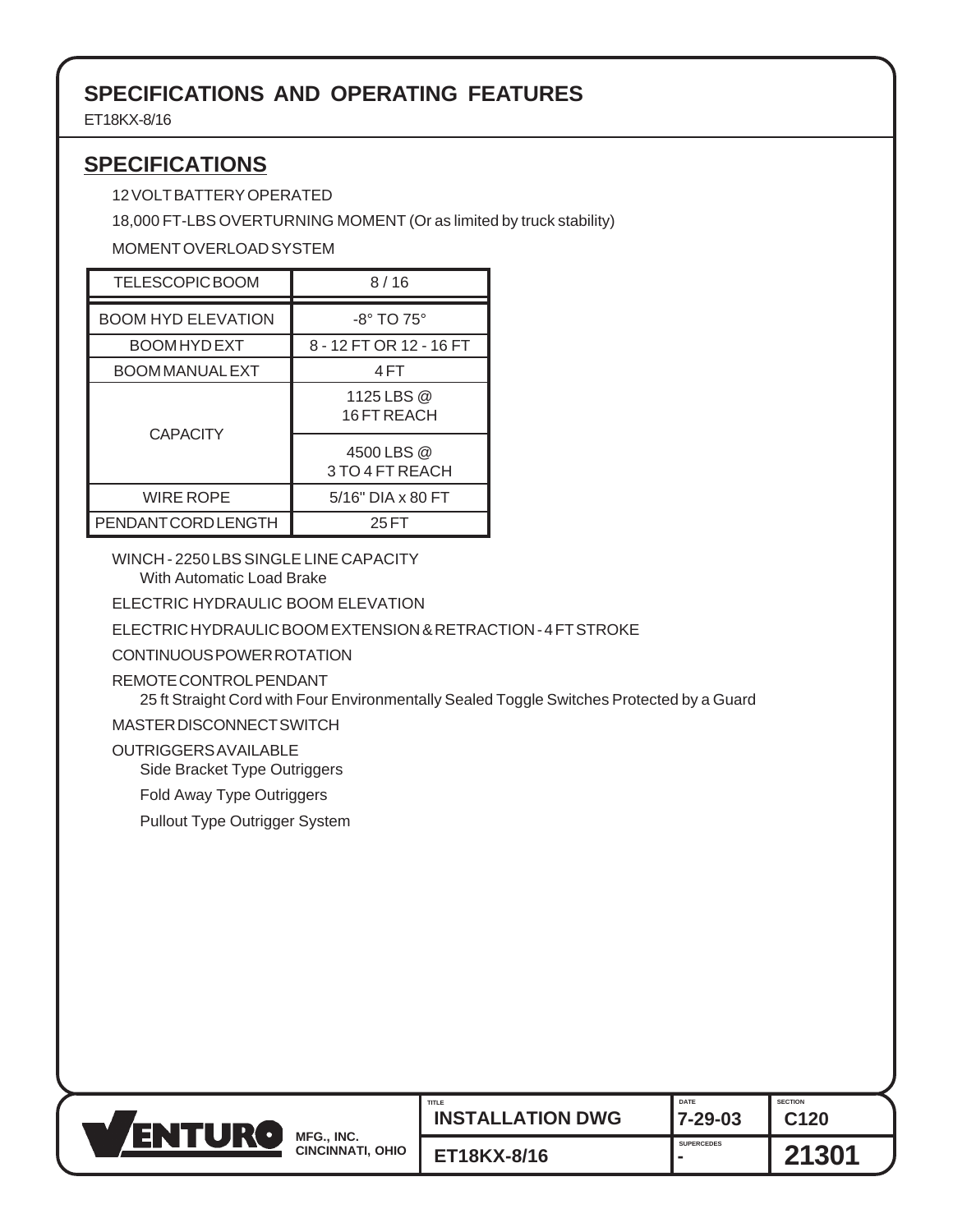### <span id="page-5-0"></span>**OVERLOAD SENSING SYSTEM**

This crane is equipped with an Overload Sensing System. If the capacity of the crane is exceeded, the "Winch Up", "Boom Down", and "Boom Out" functions will be shut down. The "Winch Down", "Boom Up", and "Boom In" functions will continue to operate and can be used to relieve the overload condition. The "Rotation" function also will continue to operate.

## **CONTROL PRIORITY SYSTEM**

The design intent of the electrcal and hydraulic system is such that some functions can be operated simultaneously, while others are meant to be operated individually. To summarize the control system see the explanations below.

- Winch up takes priority over all functions.
- Winch Down can be operated with any other single function.
- Hydraulic functions (Rotation Right, Rotation Left, Boom Up, Boom Down, Boom Out and Boom

In) are designed to function one at a time.

### **CABLE DRUM AND SHEAVE DIAMETERS**

The drum on the ET18KX is 5-1/4" in diameter which is 18 times the 5/16" wire rope diameter as required by ANSI B30.15 Hydraulic Crane Standards. The cable sheaves are either 16 or 18 times the cable diameter which likewise conforms.

#### **MISCELLANEOUS**

A. CAPACITY INDICATOR

Select boom reach and angle allowable for load by using capacity indicator arrow and chart on either side of boom.

B. BATTERY HOOKUP

A parallel auxiliary battery should be installed near the crane as shown on Dwg. I24600 under "RECOMMENDED INSTALLATION". The parallel auxiliary battery minimum rating should be 450 Cold Cranking Amps (at 0° F) and 100 reserve capacity, or 78 plates and 70 amp hours.

|  | MFG., INC.<br><b>CINCINNATI, OHIO</b> | TITLE<br><b>INSTALLATION DWG</b> | <b>DATE</b><br>7-29-03   | <b>SECTION</b><br>C120 |
|--|---------------------------------------|----------------------------------|--------------------------|------------------------|
|  |                                       | ET18KX-8/16                      | <b>SUPERCEDES</b><br>. . | 1302                   |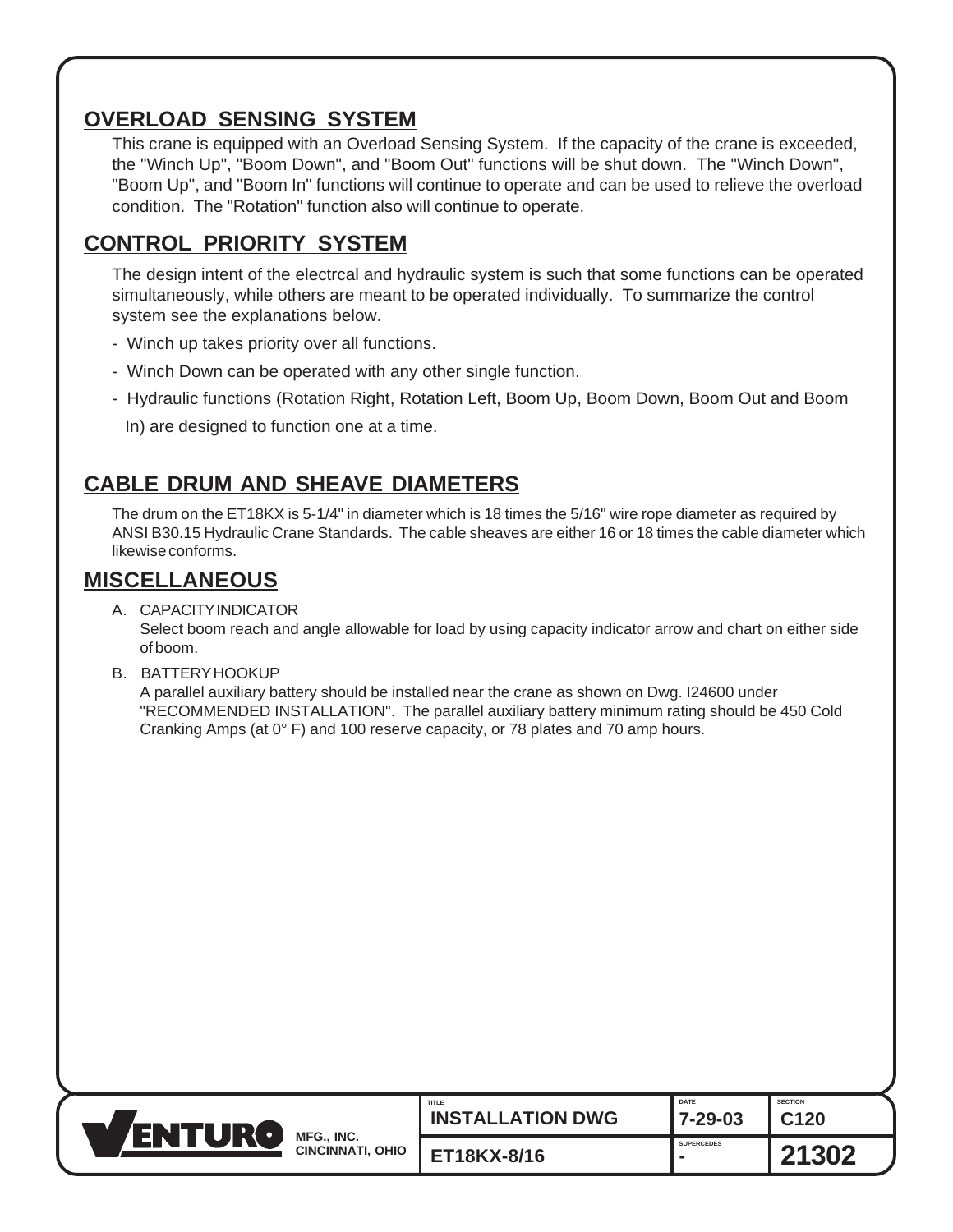<span id="page-6-0"></span>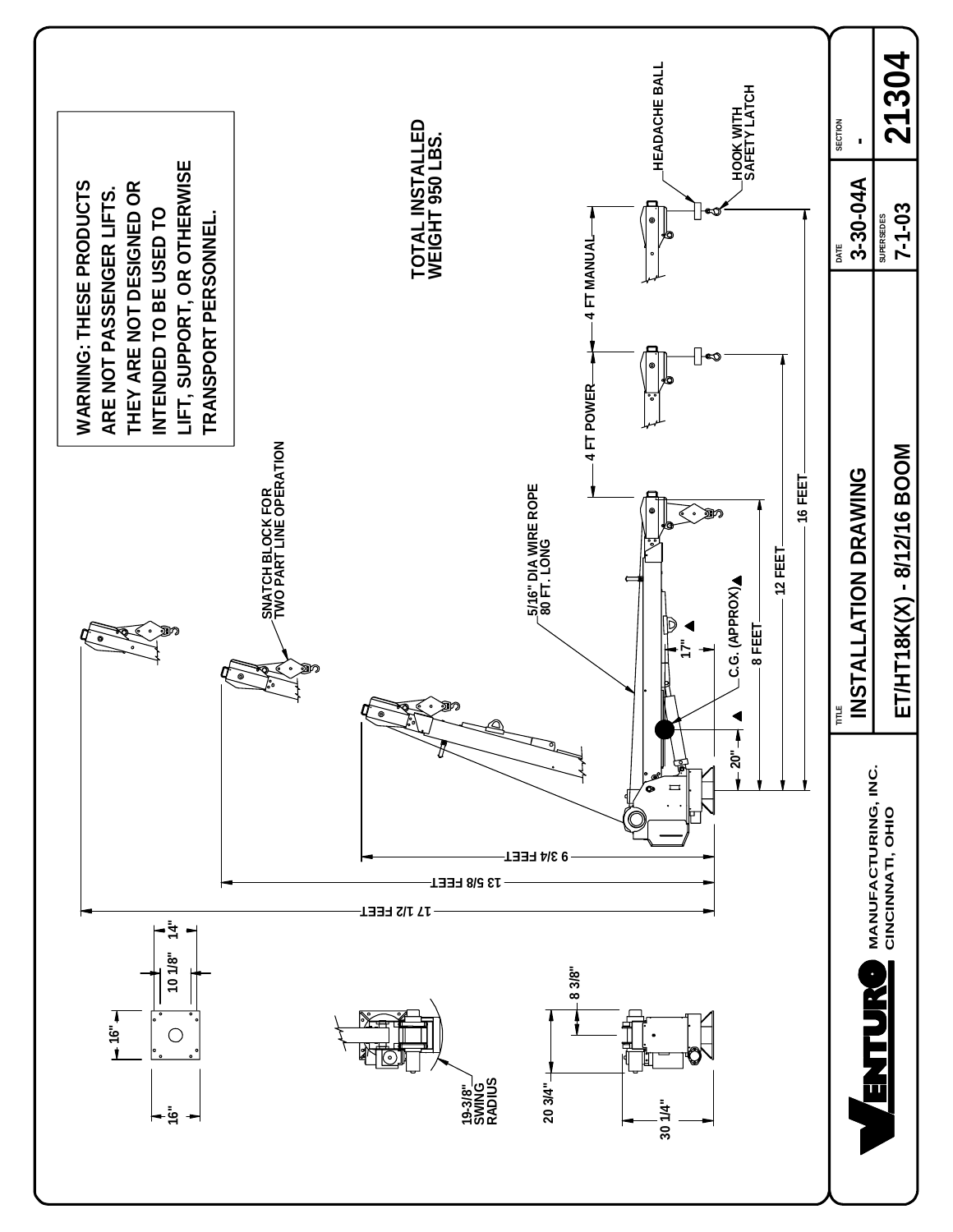<span id="page-7-0"></span>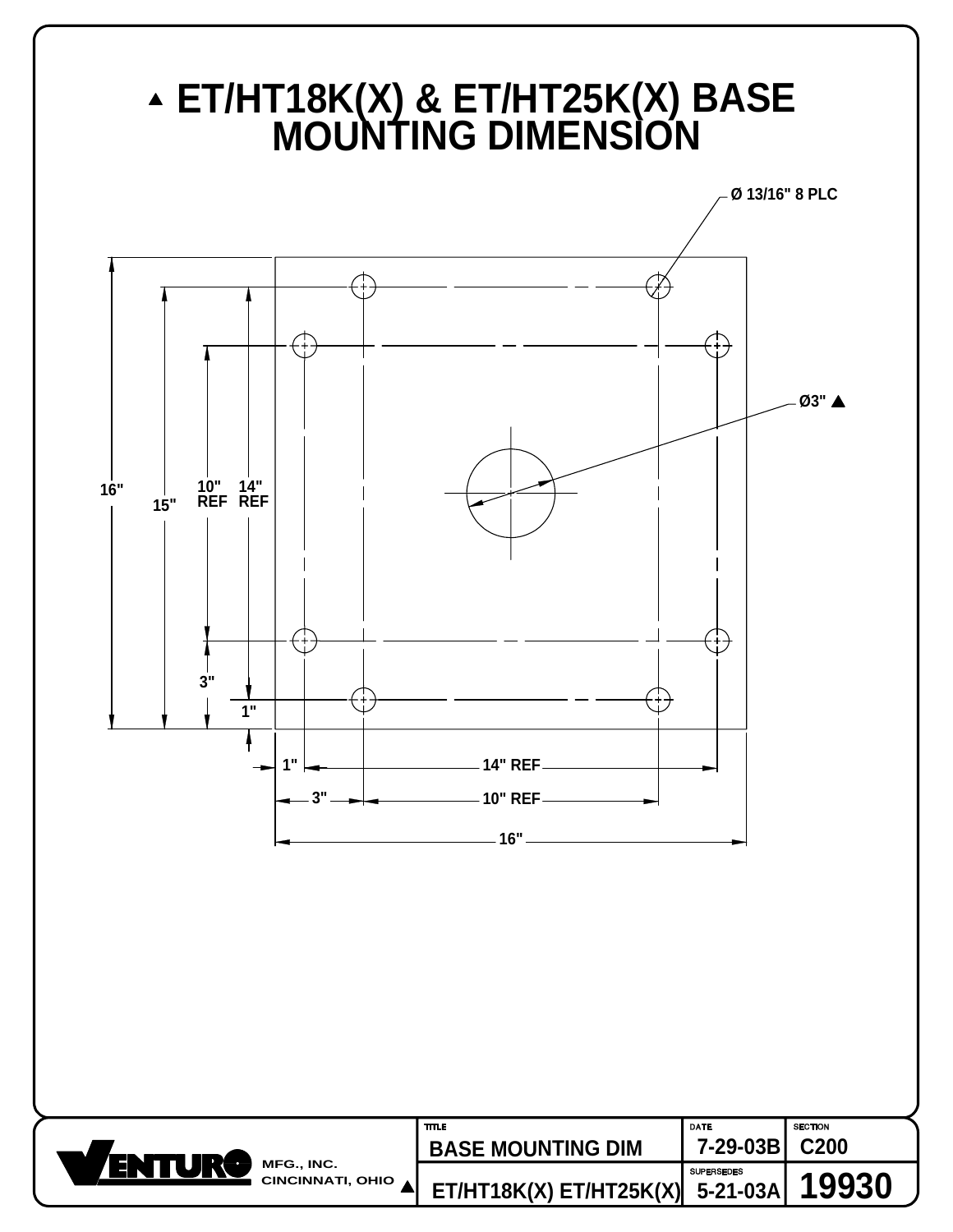<span id="page-8-0"></span>

CINCINNATI, OHIO **ET/HT18K(X) - 8-12-16 -**

**SUPERSEDES**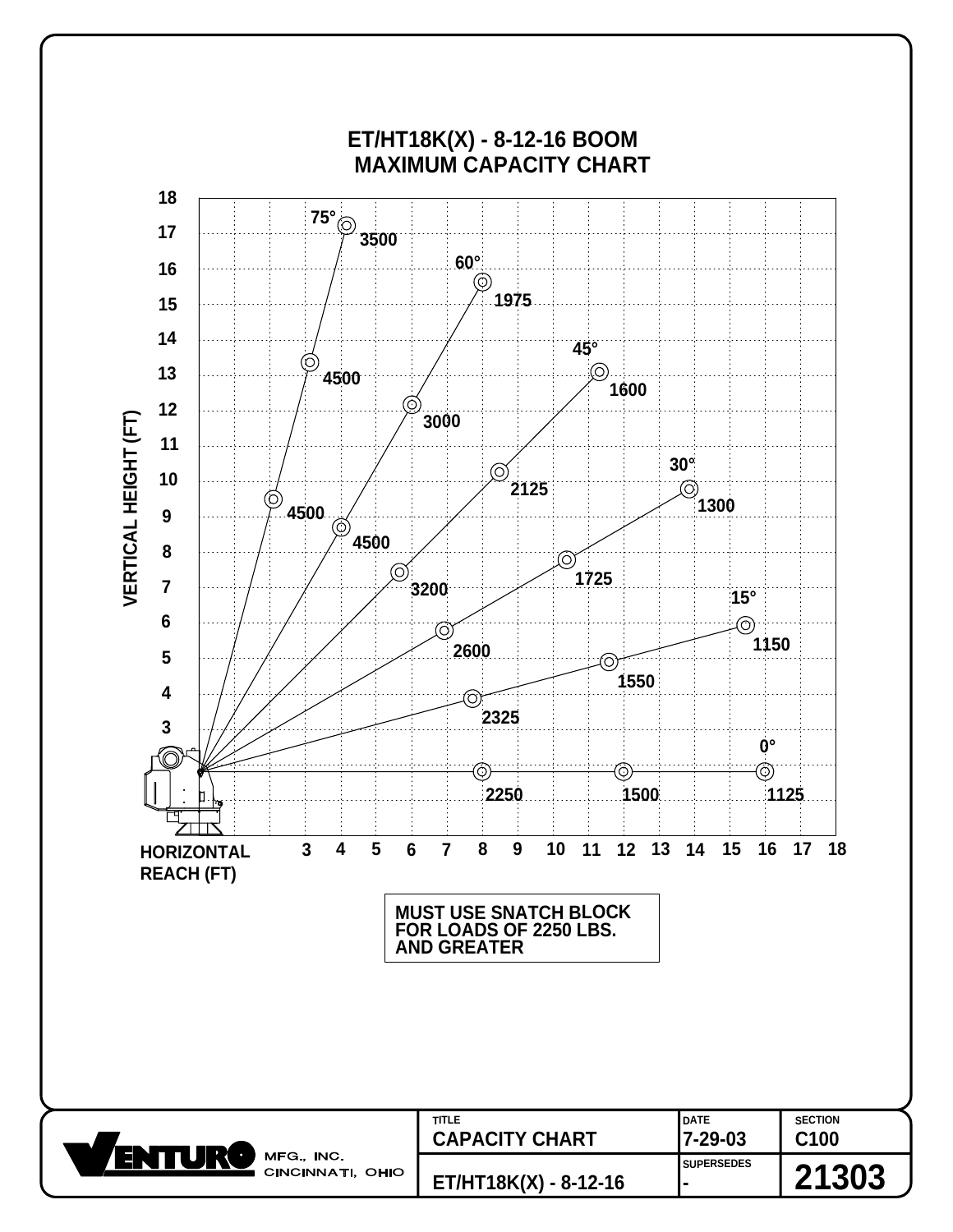<span id="page-9-0"></span>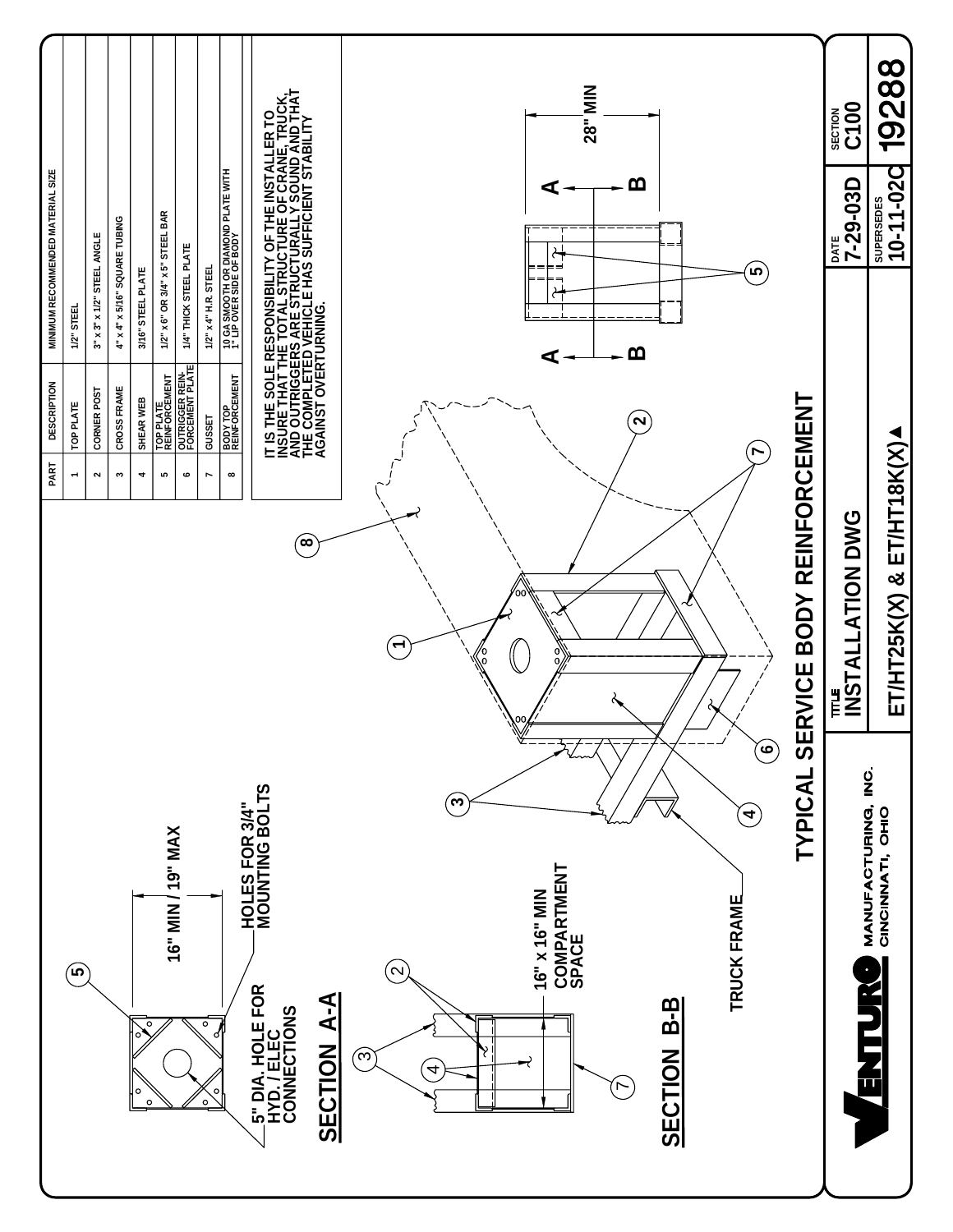<span id="page-10-0"></span>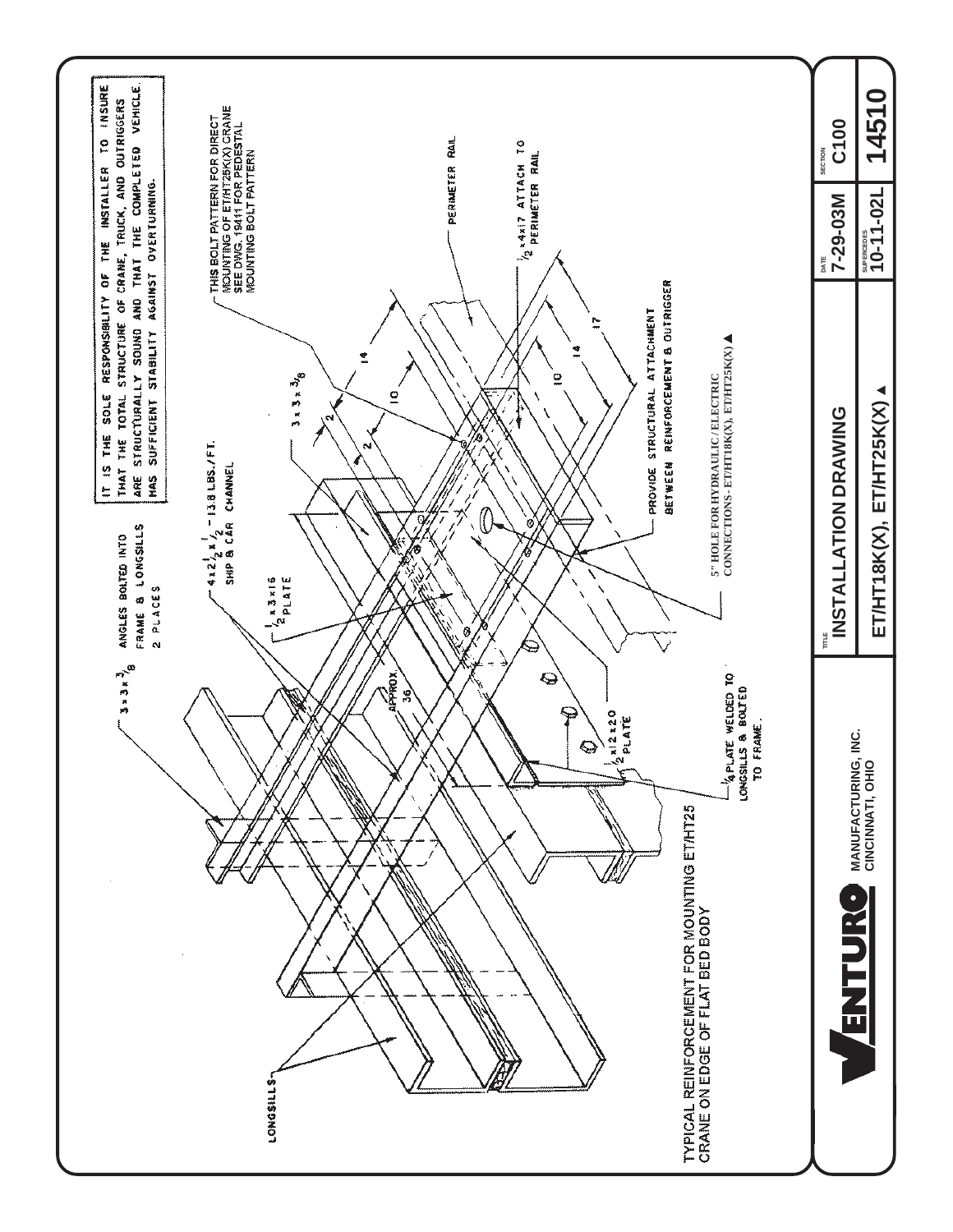# **SAFETY**

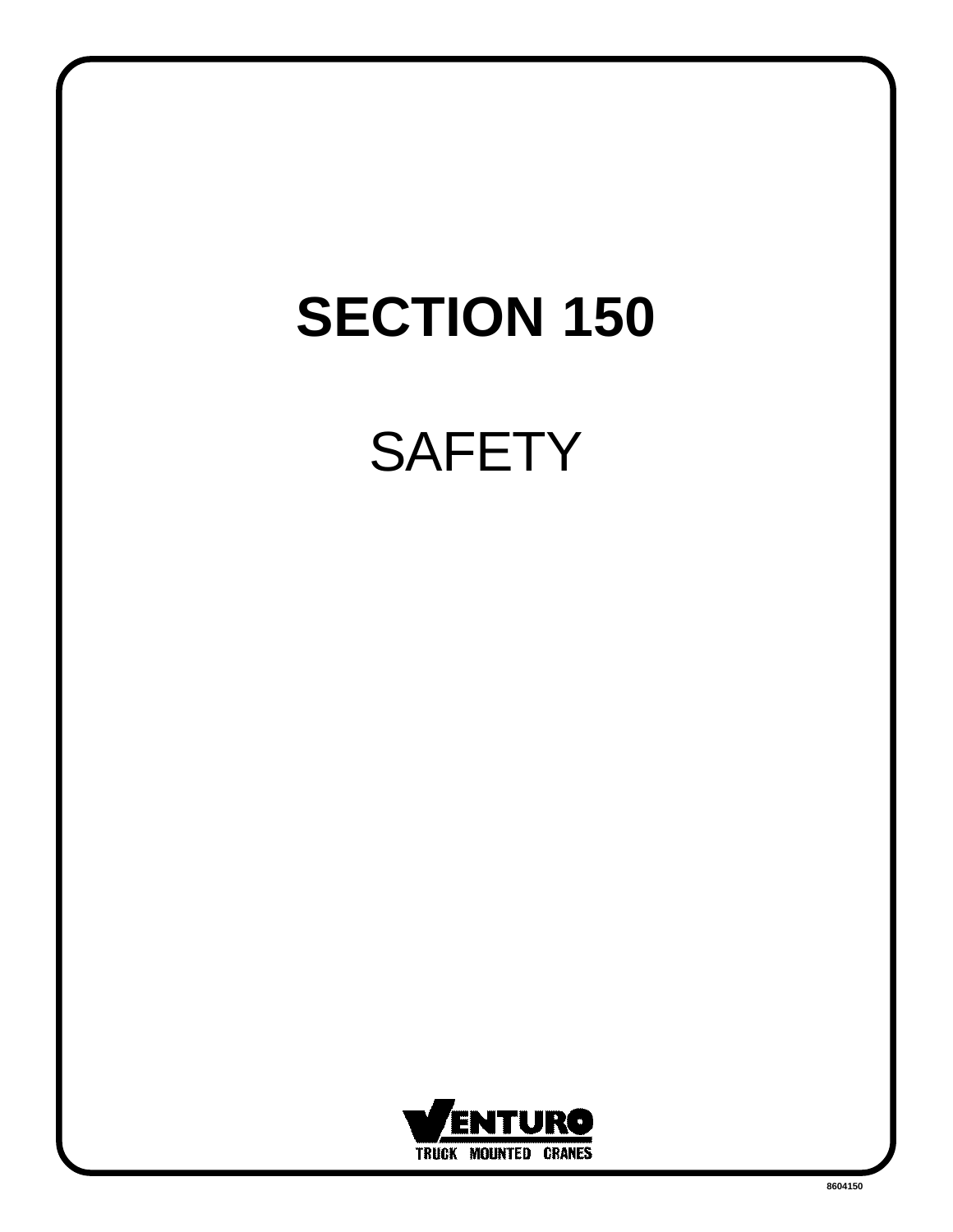### <span id="page-12-0"></span>**VEHICLE & CRANE MOUNTED ELECTRICAL HAZARD SIGN APPLICATION & INFORMATION**

ET & HT CRANE SERIES



SIGN NO. 15393A DISPLAYS THE INTERNATIONAL SYMBOL FOR ELECTRICITY AND WARNS OF DANGER FROM AN ELECTRICALLY CHARGED VEHICLE, CRANE, OR LOAD. FOUR ARE RECOMMENDED (ONE FOR EACH SIDE AND ONE FOR EACH END OF VEHICLE) TO BE APPLIED IN LOCATIONS WHICH ARE READILY VISIBLE TO GROUND PERSONNEL.

#### **A DANGER** UNLAWFUL TO OPERATE THIS EQUIPMENT<br>WITHIN 10 FEET OF HIGH - VOLTAGE LINES<br>OF 50,000 VOLTS OR LESS. MATER DE PERS : WOLSHIE LIGER DE KRITINKE<br>TAA : INNIA ARTIKER DI, Britan II, INNIA : DI

SIGN NO. 15401 PROVIDES ADDITIONAL WARNING OF LEGAL REQUIREMENTS WHEN OPERATING NEAR HIGH VOLTAGE LINES. THIS SIGN IS PLACED ON THE CONTROL PENDANT SIDE OF BOOM.

REQUIRED MINIMUM CLEARANCES REFERRED TO ON SIGN NO. 15401

REQUIRED CLEARANCES FROM OVERHEAD HIGH-VOLTAGE LINES

|                                      | NOMINAL VOLTAGE (kV)<br>(PHASE TO PHASE)                                                          | <b>MINIMUM REQUIRED</b><br>CLEARANCE (FEET) * |
|--------------------------------------|---------------------------------------------------------------------------------------------------|-----------------------------------------------|
| over<br>over<br>over<br>over<br>over | 50<br>0 -<br>$50 -$<br>200<br>$200 -$<br>350<br>$350 -$<br>500<br>$500 -$<br>750<br>750 -<br>1000 | 10<br>15<br>20<br>25<br>35<br>45              |

#### REQUIRED CLEARANCES FROM ENERGIZED HIGH-VOLTAGE CONDUCTORS (WHILE IN TRANSIT)

| NOMINAL VOLTAGE (kV)                                                                                         | <b>MINIMUM REQUIRED</b>  |
|--------------------------------------------------------------------------------------------------------------|--------------------------|
| (PHASE TO PHASE)                                                                                             | CLEARANCE (FEET) *       |
| 0.75<br>$0 -$<br>50<br>over 0.75 -<br>345<br>$50 -$<br>over<br>345 -<br>750<br>over<br>750 -<br>1000<br>over | 4<br>6<br>10<br>16<br>20 |

NOTE: ENVIRONMENTAL CONDITIONS SUCH AS FOG, SMOKE, OR PRECIPITATION MAY REQUIRE INCREASED CLEARANCES



| <b>TITLE</b><br><b>INSTALLATION DWG</b> | <b>DATE</b><br>$ 5 - 15 - 02H $ C150 | <b>SECTION</b> |
|-----------------------------------------|--------------------------------------|----------------|
| ET & HT CRANE SERIES   5-13-97G         | <b>SUPERCEDES</b>                    | 15394          |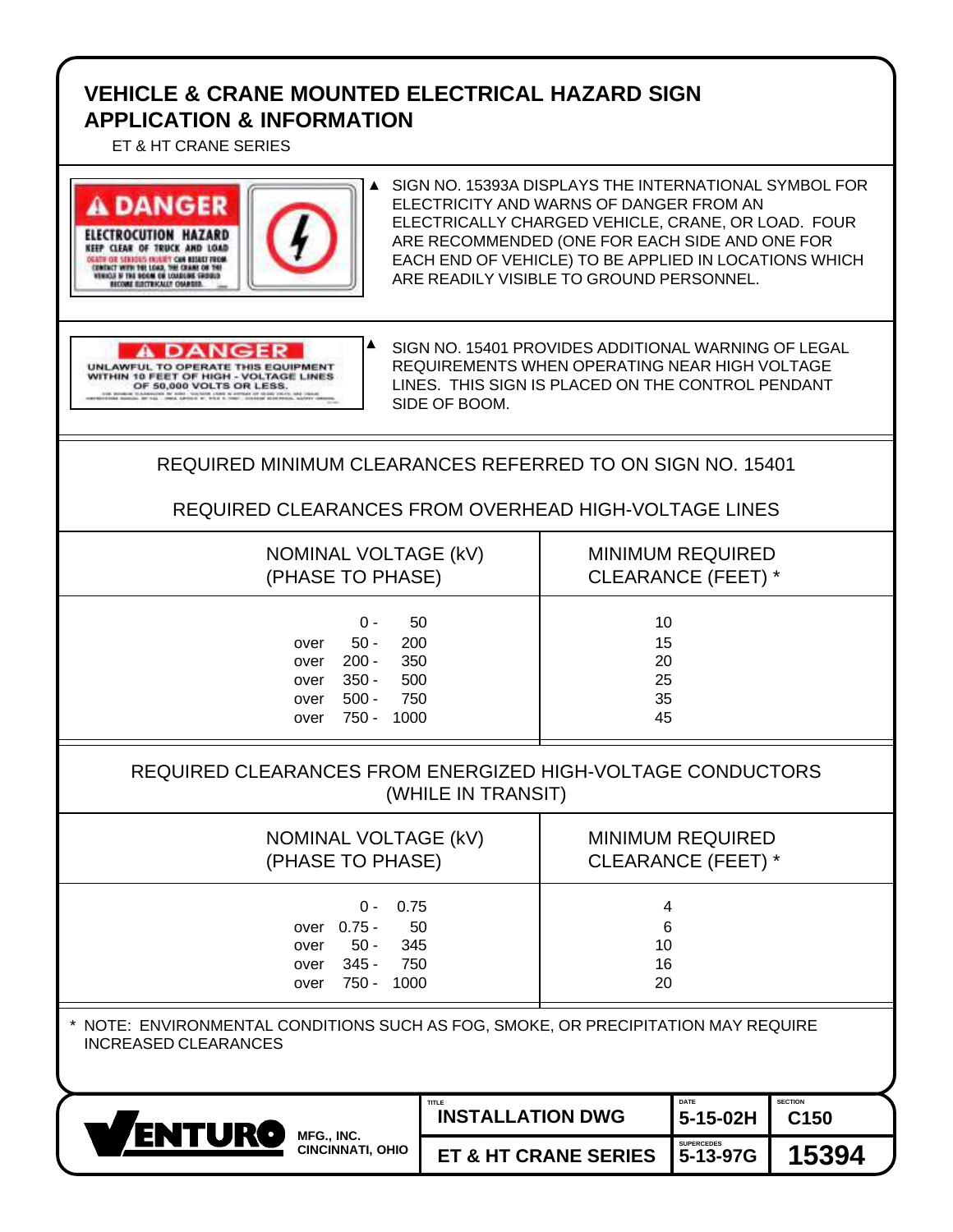## <span id="page-13-0"></span>**CRANE SAFETY AND HAZARDS**

ET5500MPB/R, ET6KMPB/R, ET8100R, ET10K(X), ET18K(X), ET25K(X)

#### **CAUTIONS**

- 1. INSPECT VEHICLE AND CRANE, INCLUDING OPERATION, PRIOR TO USE DAILY.
- 2. DO NOT USE THIS EQUIPMENT EXCEPT ON SOLID, LEVEL SURFACE WITH CRANE MOUNTED ON FACTORY-RECOMMENDED TRUCK.
- 3. BEFORE OPERATING THE CRANE, REFER TO MAXIMUM LOAD (CAPACITY) CHART ON CRANE FOR OPERATING (LOAD) LIMITATIONS.
- 4. DO NOT OPERATE, WALK, OR STAND BENEATH BOOM OR A SUSPENDED LOAD.
- 5. ATTACH PENDANT CORD SUPPORT SNAP TO ATTACHMENT POINT BEFORE PLUGGING IN PENDANT.
- 6. UNPLUG PENDANT AND SHUT OFF MASTER DISCONNECT SWITCH WHEN CRANE NOT IN USE.
- 7. FOR TRAVEL, BOOM MUST BE IN STOWED POSITION.

#### **DANGER**

- THIS CRANE IS NOT A PASSENGER LIFT
- IT IS NOT DESIGNED OR INTENDED TO BE USED TO LIFT, SUPPORT, OR OTHERWISE TRANSPORT PERSONNEL.

#### **YOU MUST NOT OPERATE THIS CRANE UNLESS**

- 1. YOU HAVE BEEN TRAINED IN THE SAFE OPERATION OF THIS CRANE AND
- 2. YOU KNOW AND FOLLOW THE SAFETY AND OPERATING RECOMMENDATIONS CONTAINED IN THE MANUFACTURER'S MANUALS, YOUR EMPLOYER'S WORK RULES, AND APPLICABLE GOVERNMENT REGULATIONS. AN UNTRAINED OPERATOR SUBJECTS HIMSELF AND OTHERS TO DEATH OR SERIOUS INJURY.

#### **ELECTROCUTION HAZARD**

- THIS MACHINE IS NOT INSULATED.
- MAINTAIN SAFE CLEARANCES FROM ELECTRICAL LINES AND APPARATUS.
- YOU MUST ALLOW FOR BOOM SWAY, ROCK OR SAG, AND ELECTRICAL LINE AND LOADLINE SWAYING.
- THIS LIFTING DEVICE DOES NOT PROVIDE PROTECTION FROM CONTACT WITH OR PROXIMITY TO AN ELECTRICALLY CHARGED CONDUCTOR.
- YOU MUST MAINTAIN A CLEARANCE OF AT LEAST 10 FEET BETWEEN ANY PART OF THE CRANE, LOADLINE, OR LOAD, AND ANY ELECTRICAL LINE OR APPARATUS CARRYING UP TO 50,000 VOLTS. ADDITIONAL CLEARANCE IS REQUIRED FOR VOLTAGES IN EXCESS OF 50,000 VOLTS. REFER TO DRAWING 15394 FOR ADDITIONAL INFORMATION.
- **DEATH OR SERIOUS INJURY** WILL RESULT FROM CONTACT OR INADEQUATE CLEARANCE.

| IR  | MFG., INC.              | TITLE                   | <b>DATE</b>                    | <b>SECTION</b>   |
|-----|-------------------------|-------------------------|--------------------------------|------------------|
| ENN |                         | <b>INSTALLATION DWG</b> | 7-29-03G                       | C <sub>150</sub> |
|     | <b>CINCINNATI, OHIO</b> | ET5500MPB-ET25KX        | <b>SUPERCEDES</b><br>10-14-97F | 850711           |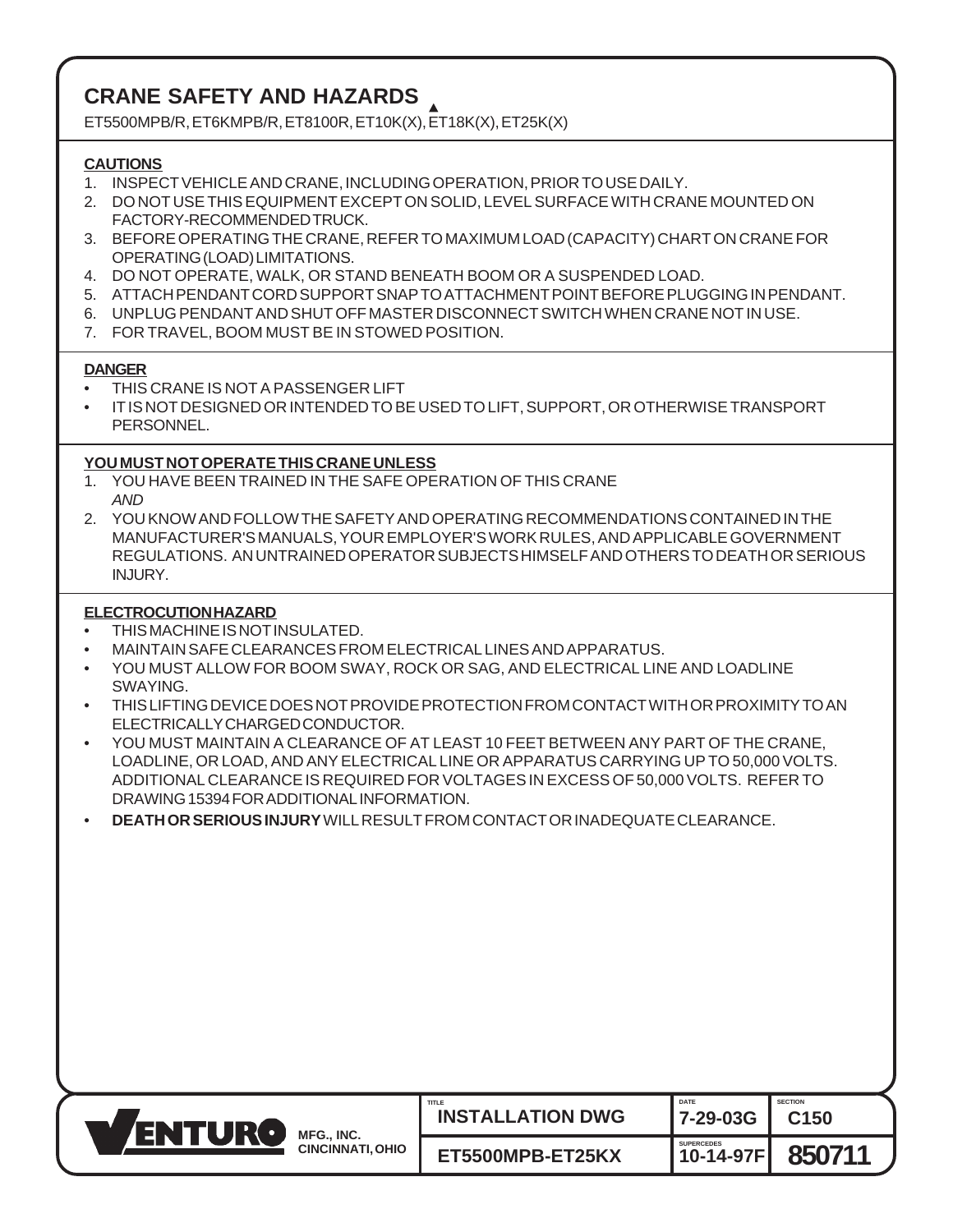<span id="page-14-0"></span>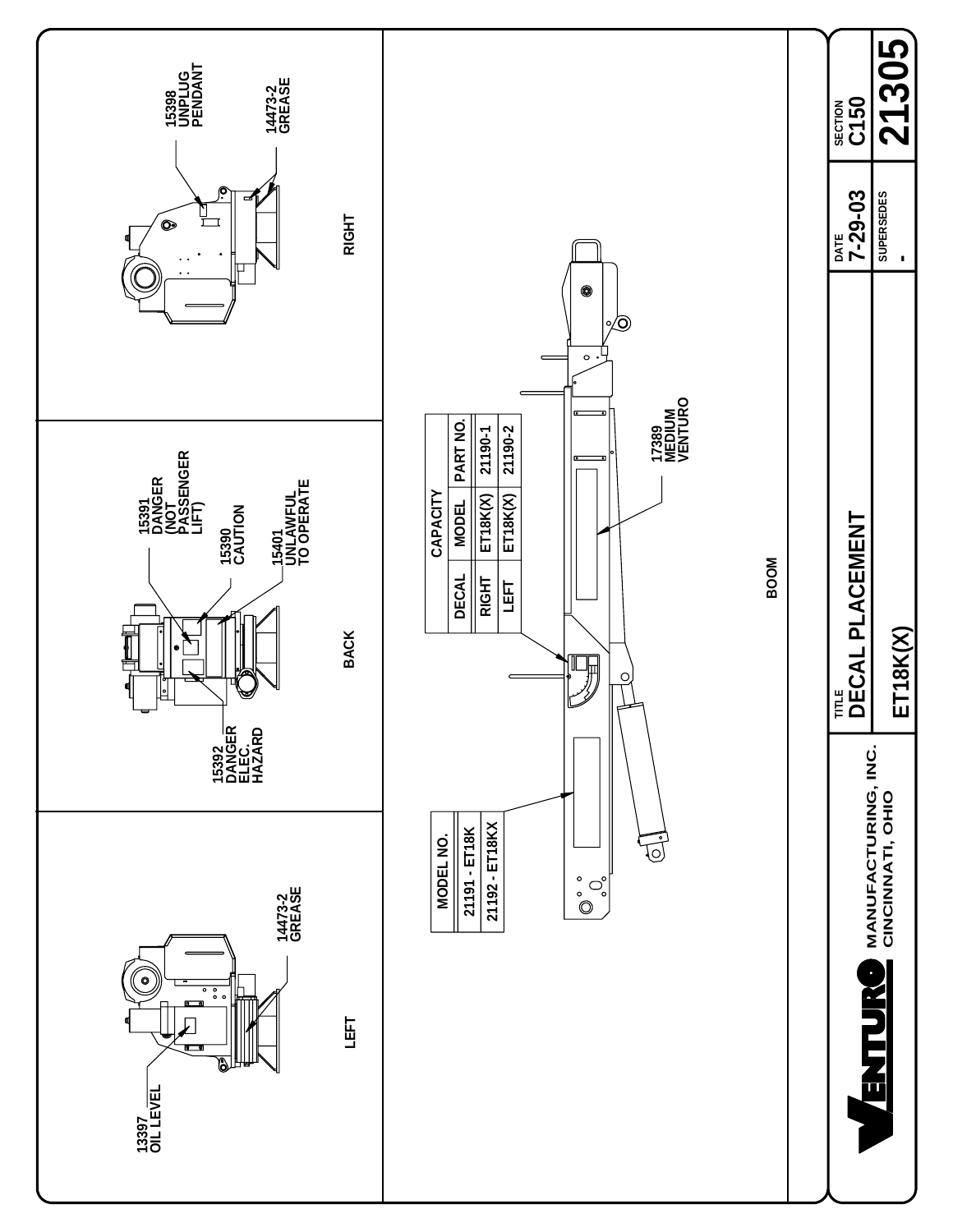# **INSTALLATION**

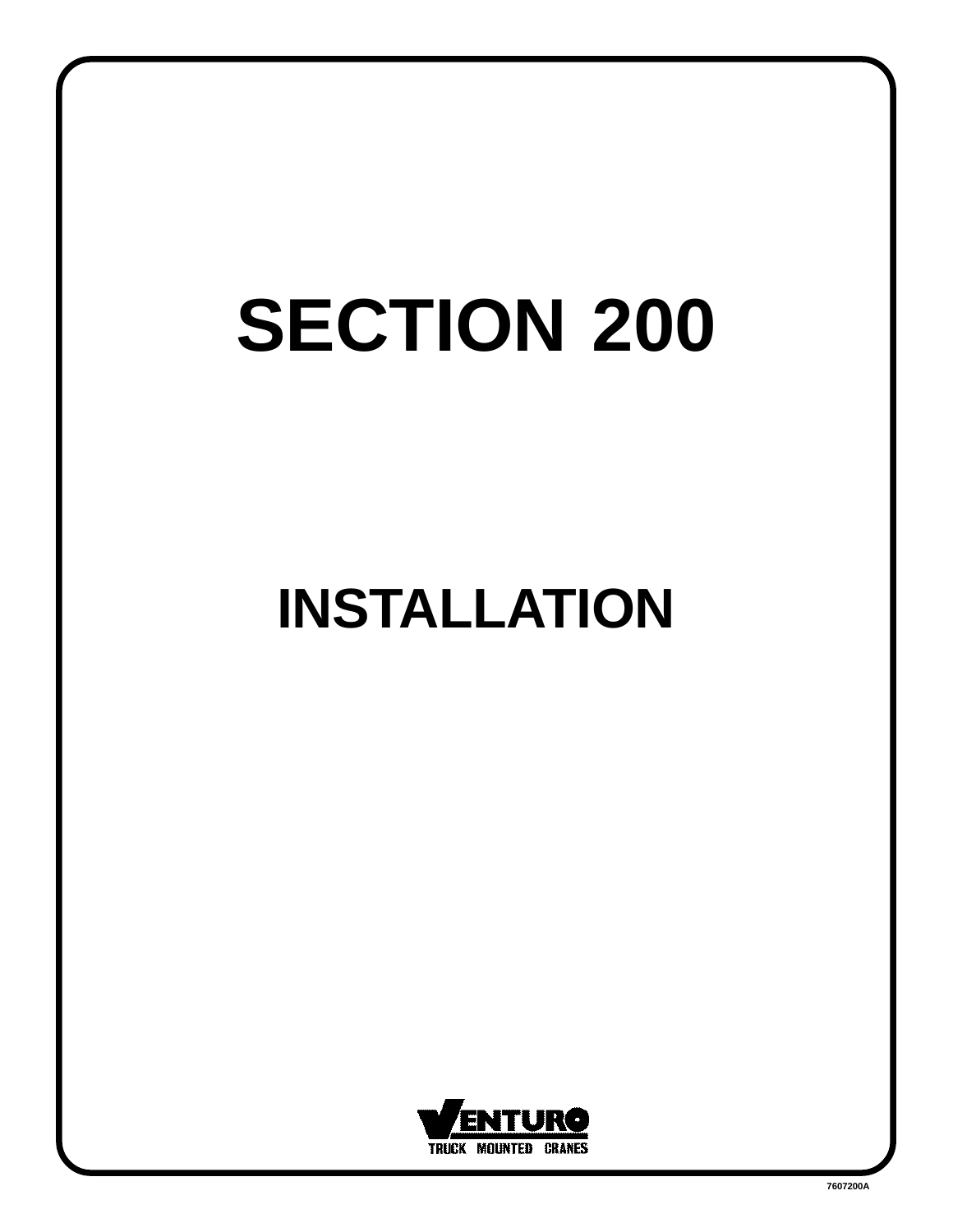## **IMPORTANT**

#### <span id="page-16-0"></span>**ADEQUATE WIRING IMPERATIVE FOR PROPER OPERATION**

- 1. PROPER GROUND PATH SEE DWG 15660
- 2. CURRENT DRAW IS SEVERAL HUNDRED AMPERES ADEQUATE WIRE SIZE AND BATTERY CAPACITY IS ABSOLUTELY ESSENTIAL (SEE CHART BELOW.)

#### **MINIMUM WIRE GAUGE AND BATTERY SIZE**

| <b>MODEL</b>                                      |          |           |       | TOTAL LENGTH OF CABLE (FT)* |       | <b>12 VOLT BATTERY REQUIREMENTS</b>                  |                       |       |              |                    |
|---------------------------------------------------|----------|-----------|-------|-----------------------------|-------|------------------------------------------------------|-----------------------|-------|--------------|--------------------|
|                                                   | $0 - 20$ | $21 - 25$ | 26-30 | $31 - 40$                   | 41-50 | $51 - 60$                                            | 61-70                 | 71-80 | $CCA (A)$ ** | <b>RC (MIN)***</b> |
| CE6K<br>CT2000<br>CT2003/4/5<br>DT7K              | #4       | #4        | #2    | #2                          | #1    | #0                                                   | #0                    | #00   | 350          | 100                |
| ET5500MPB<br>ET5500R<br>ET6KMPB<br>ET6KR<br>ET10K | #2       | #2        | #1    | #0                          | #00   |                                                      | <b>NOTRECOMMENDED</b> |       | 450          | 100                |
| ET10KX                                            | #2       | #2        | #1    | #0                          | #00   | <b>NOTRECOMMENDED</b>                                |                       | 550   | 150          |                    |
| ET18K<br>ET18KX<br>ET <sub>25</sub> K<br>ET25KX   |          |           |       |                             |       | SEE DRAWING 19947 FOR CABLE AND BATTERY REQUIREMENTS |                       |       |              |                    |

#### \* INCLUDES GROUND CABLE

\*\* CCA=COLD CRANKING AMPS AT 0' F. THE CCA RATING IS A MEASURE OF THE ABILITY OF THE BATTERY TO DELIVER A HIGH CURRENT FOR A SHORT PERIOD OF TIME.

\*\*\* RC=RESERVE CAPACITY IN MINUTES AT 25 AMPS AND 80' F. THE RC RATING IS A MEASURE OF THE PERIOD OF TIME THE BATTERY CAN SUPPLY A GIVEN CURRENT WITHOUT RECHARGING.

| IR<br>TU<br>ENT | MFG., INC.<br><b>CINCINNATI, OHIO</b> | TITLE<br><b>CABLE &amp; BATTERY</b> | <b>DATE</b><br>7-29-03A           | <b>SECTION</b><br><b>C200</b> |
|-----------------|---------------------------------------|-------------------------------------|-----------------------------------|-------------------------------|
|                 |                                       | ET18KX / ET25KX                     | <b>SUPERCEDES</b><br>$9 - 4 - 01$ | 9959                          |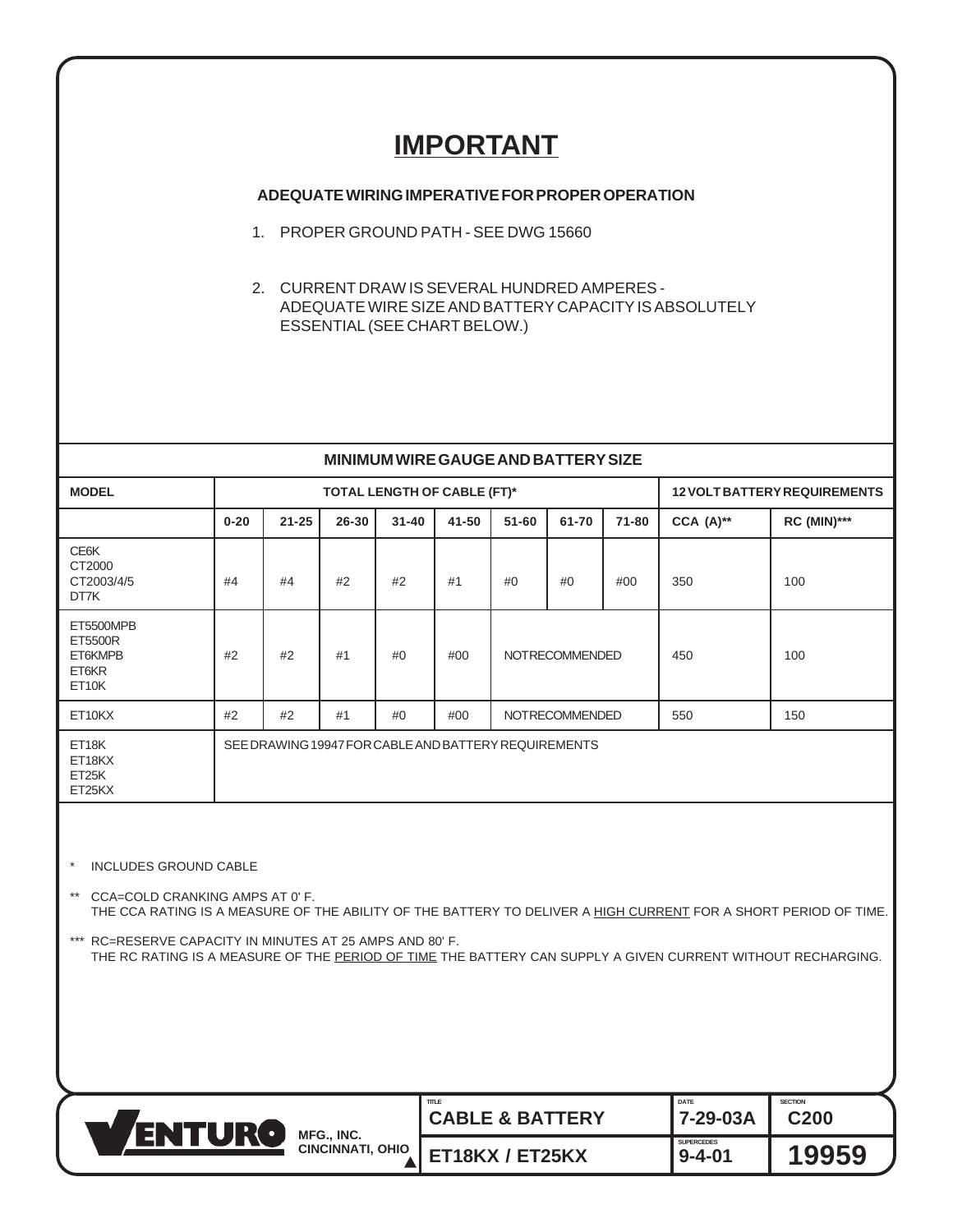<span id="page-17-0"></span>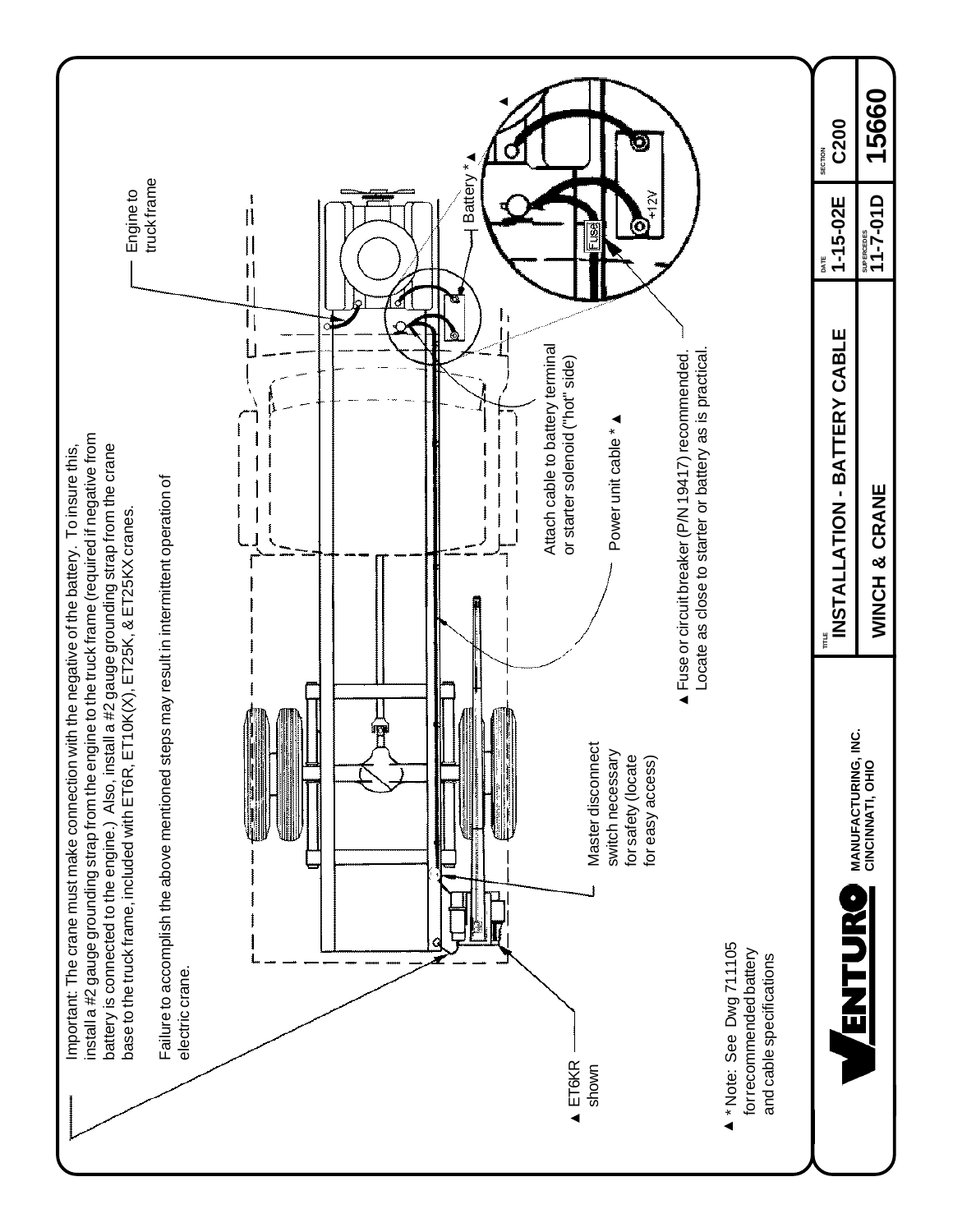<span id="page-18-0"></span>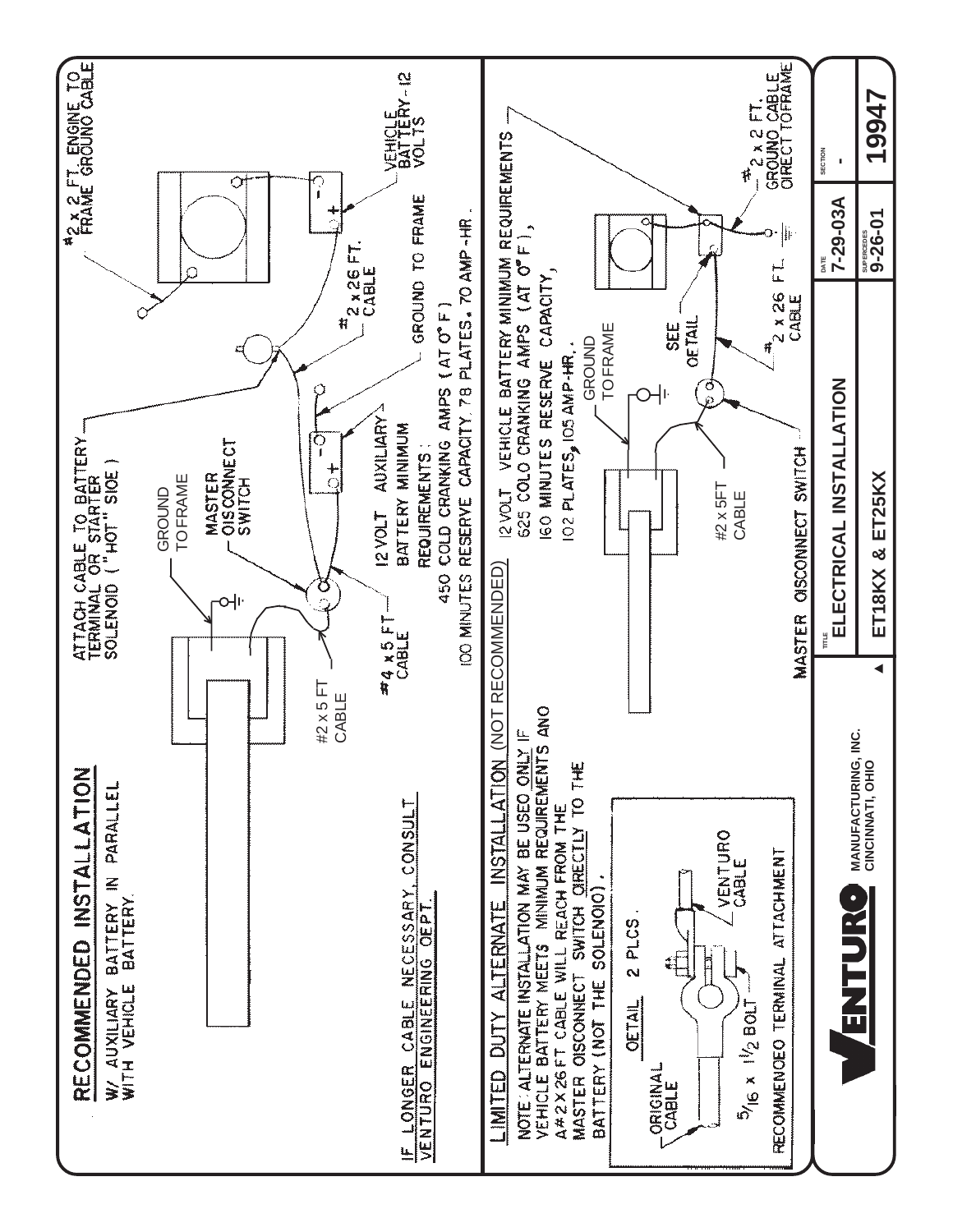<span id="page-19-0"></span>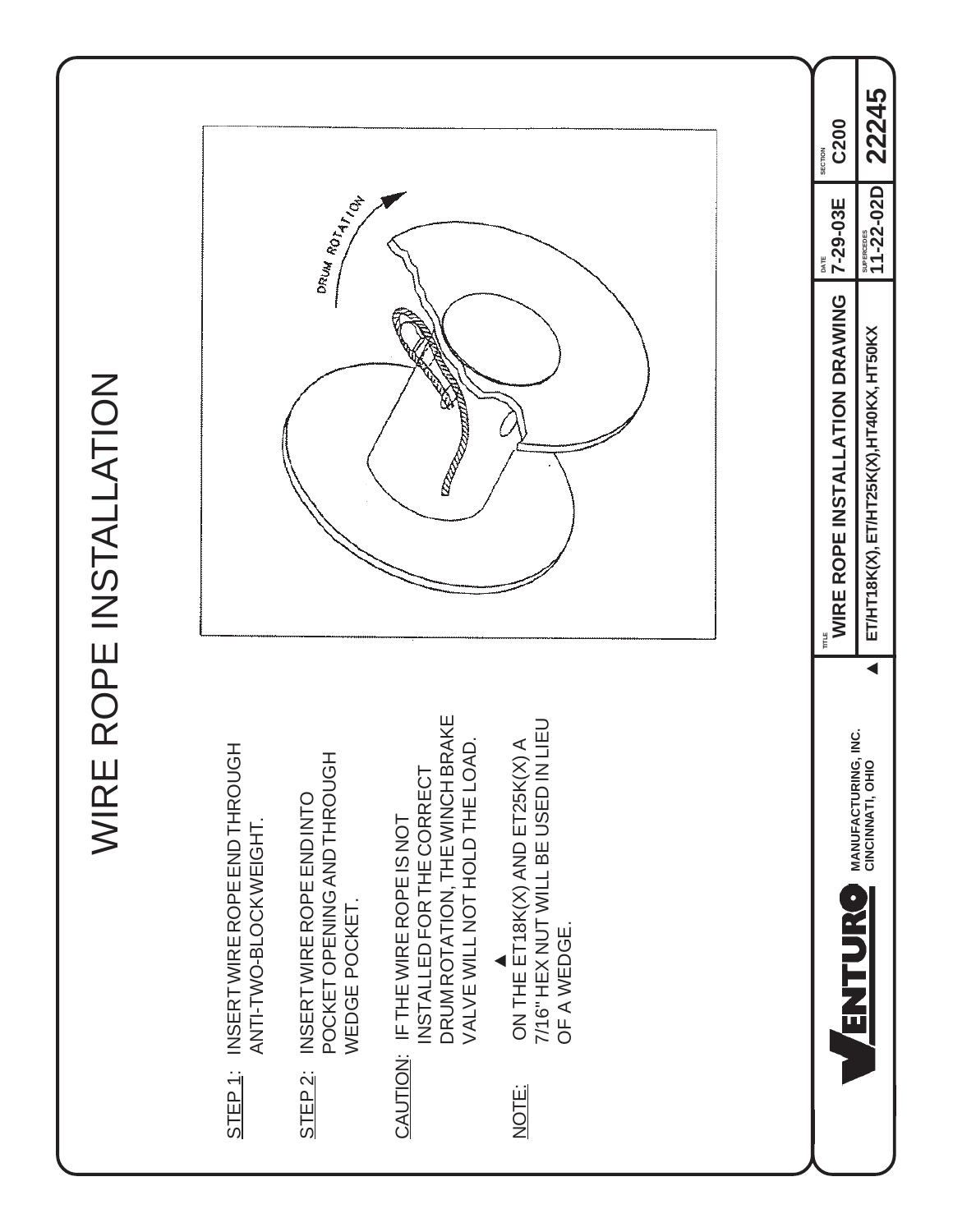# **MAINTENANCE**

**&**

## **SERVICE**

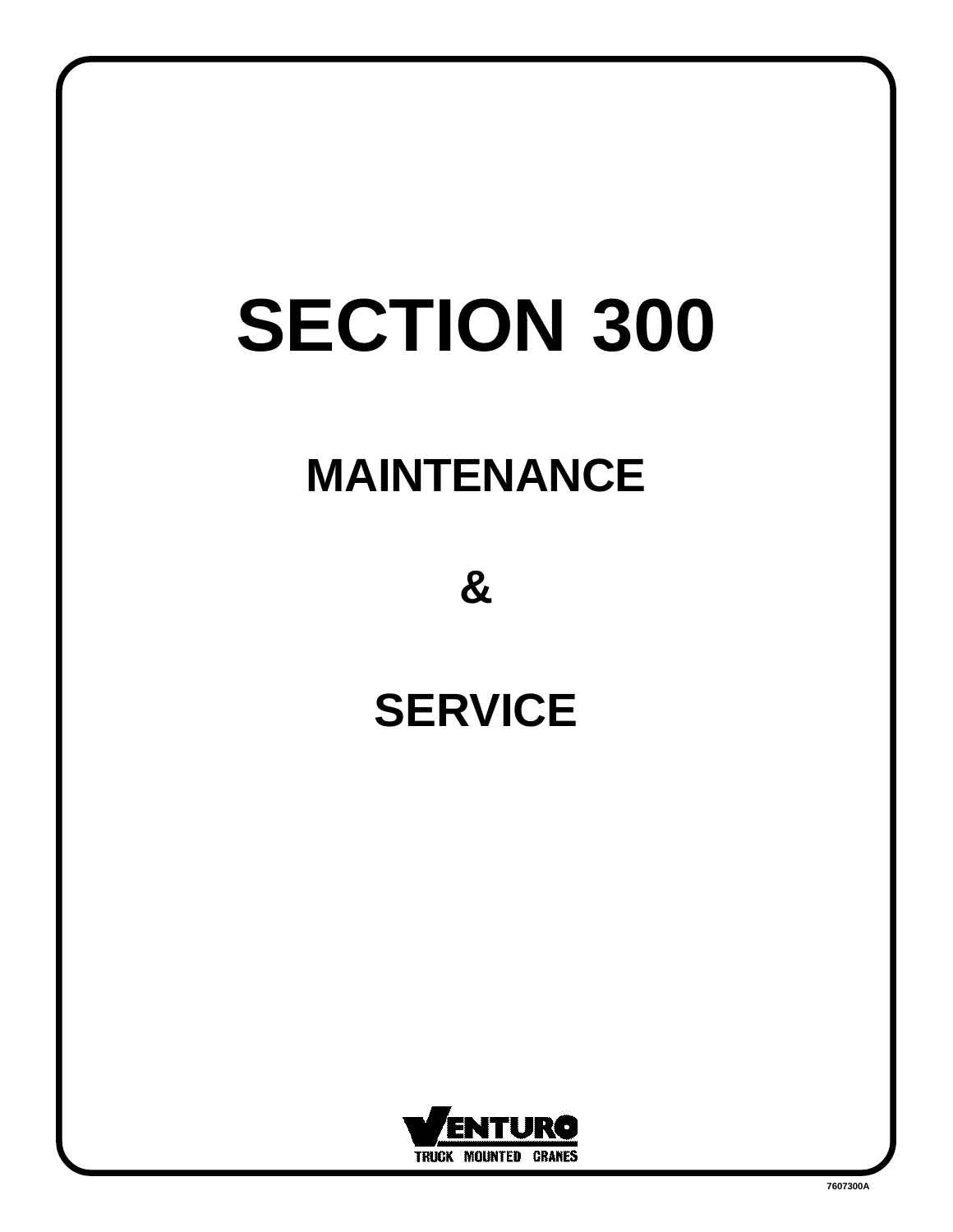<span id="page-21-0"></span>

|                                                                                                      |                                                                                                  | Service Interval | Time of Truck Service                                                                                                 | Time of Truck Service<br>and as required by<br>changes in the<br>ambient temperature<br>range        | Time of Truck Service<br>Time of Truck Service                                | <b>SECTION</b><br>П             | 21306                                                   |
|------------------------------------------------------------------------------------------------------|--------------------------------------------------------------------------------------------------|------------------|-----------------------------------------------------------------------------------------------------------------------|------------------------------------------------------------------------------------------------------|-------------------------------------------------------------------------------|---------------------------------|---------------------------------------------------------|
| $\circledcirc$<br>$\circ$<br>$\circ$<br>$\circ$<br>$\circ$                                           |                                                                                                  |                  |                                                                                                                       |                                                                                                      |                                                                               | $7 - 29 - 03$<br>DATE           | <b>SUPERSEDES</b>                                       |
| b<br>$\frac{\partial}{\partial \mathbf{Q}}$<br>Ω<br>⋖<br><u>ന</u>                                    | CHEMICAL PRODUCTS OR HIGH<br>Y CAN CAUSE DETACHMENT OF<br>VATER INTO ELECTRICAL OR<br>COMPONENTS | <b>Note</b>      | To align hole w/ fitting, line up grease<br>decals on lower cover and base gusset.<br><b>Use Lithium Based Grease</b> | Use ISO Viscosity<br>Grade 68 or Equivalent<br>for Ambient<br>Temperatures Between<br>10°F and 125°F | Rope should be free of kinks and fraying<br>Remove Cover & Use Chassis Grease |                                 |                                                         |
| C                                                                                                    | $\mathbf{z}$                                                                                     |                  | $\Leftrightarrow$                                                                                                     | Use Dextron ATF for<br>Temperatures<br>Between -22° F and<br>30° F<br>Ambient                        |                                                                               | -UBRICATION & MAINTENANCE CHART |                                                         |
| O                                                                                                    | <b>ZANE WITH<br/>TS, AS THEN<br/>RANCE OF W<br/>MING RING (</b>                                  |                  |                                                                                                                       |                                                                                                      |                                                                               | щ<br>Ĕ                          | ET18K(X)                                                |
| $\triangleleft$<br>ပ<br>$\frac{1}{\sqrt{2}}$<br>b<br>$\mathbf{Q}^{d}$<br>$\bullet$<br>ſ<br>$\bullet$ | NEVER WASH THIS CRAI<br>PRESSURE WATER JETS<br>STICKERS OR ENTRA<br>STICKERS OR ENTRA            | Service Required | Grease fitting With Pressure Grease Gun                                                                               | Fill Oil Reservoir to Oil Level with Boom Down                                                       | <b>Check Wire Rope and Hook</b><br>Lubricate Gear Teeth                       |                                 | MANUFACTURING, INC.<br>CINCINATI, OHIO<br><b>ESPERT</b> |
|                                                                                                      |                                                                                                  | Location         | ⋖                                                                                                                     | $\pmb{\underline{\mathsf{m}}}$                                                                       | <u> 0 0</u>                                                                   |                                 |                                                         |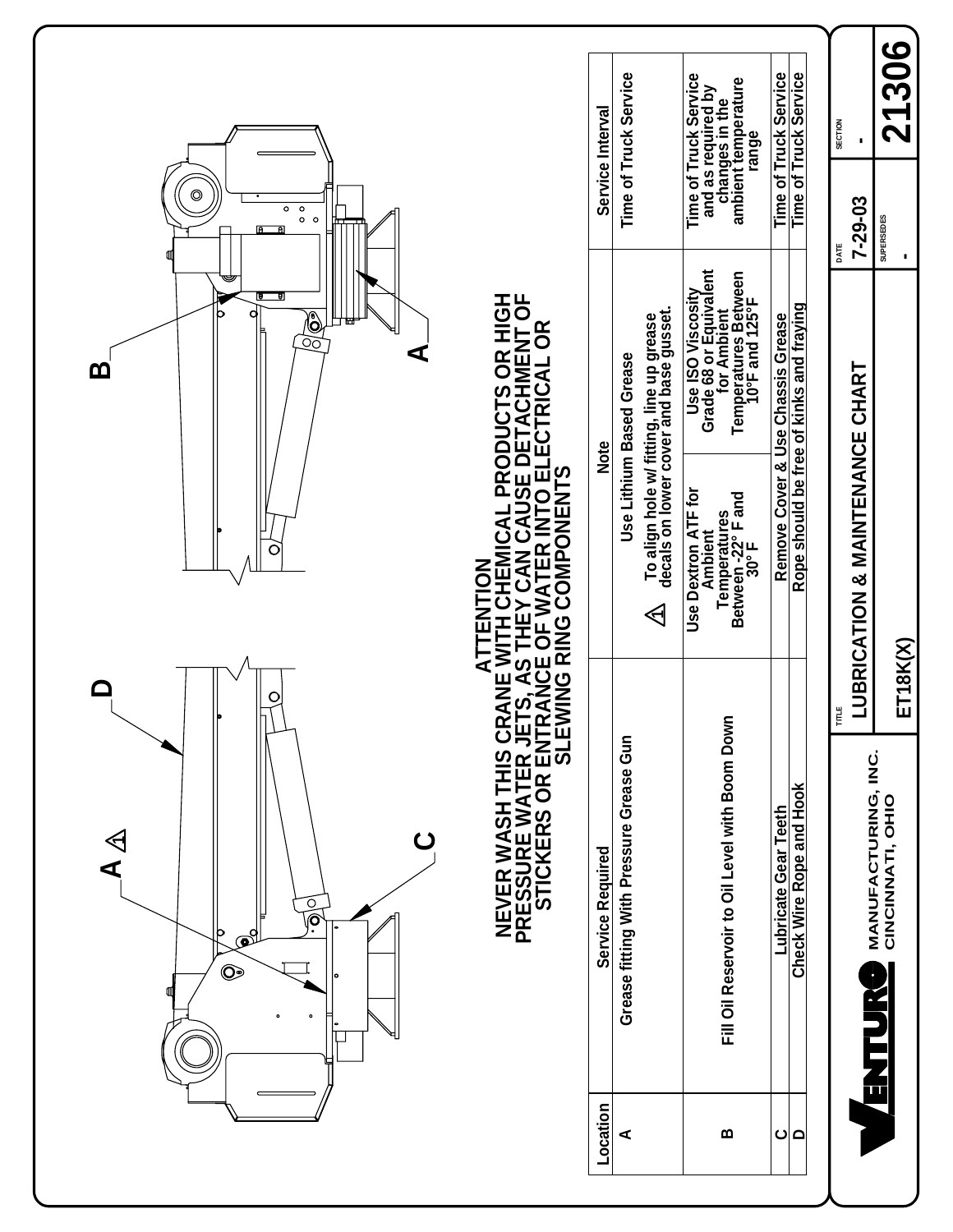## **MINIMUM VOLTAGE TEST**

## **ET18K(X) / ET25K(X)**

<span id="page-22-0"></span>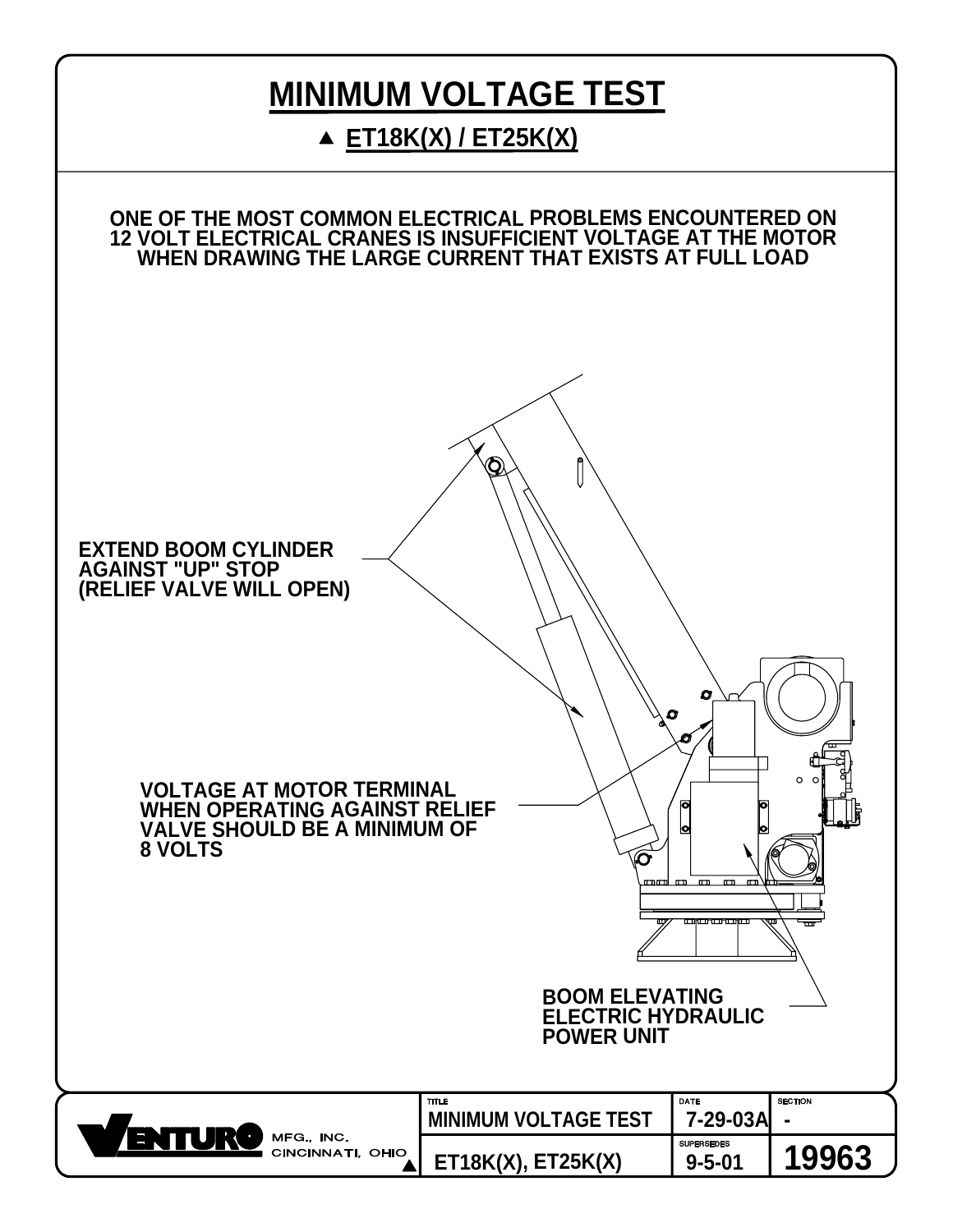# **PARTS**

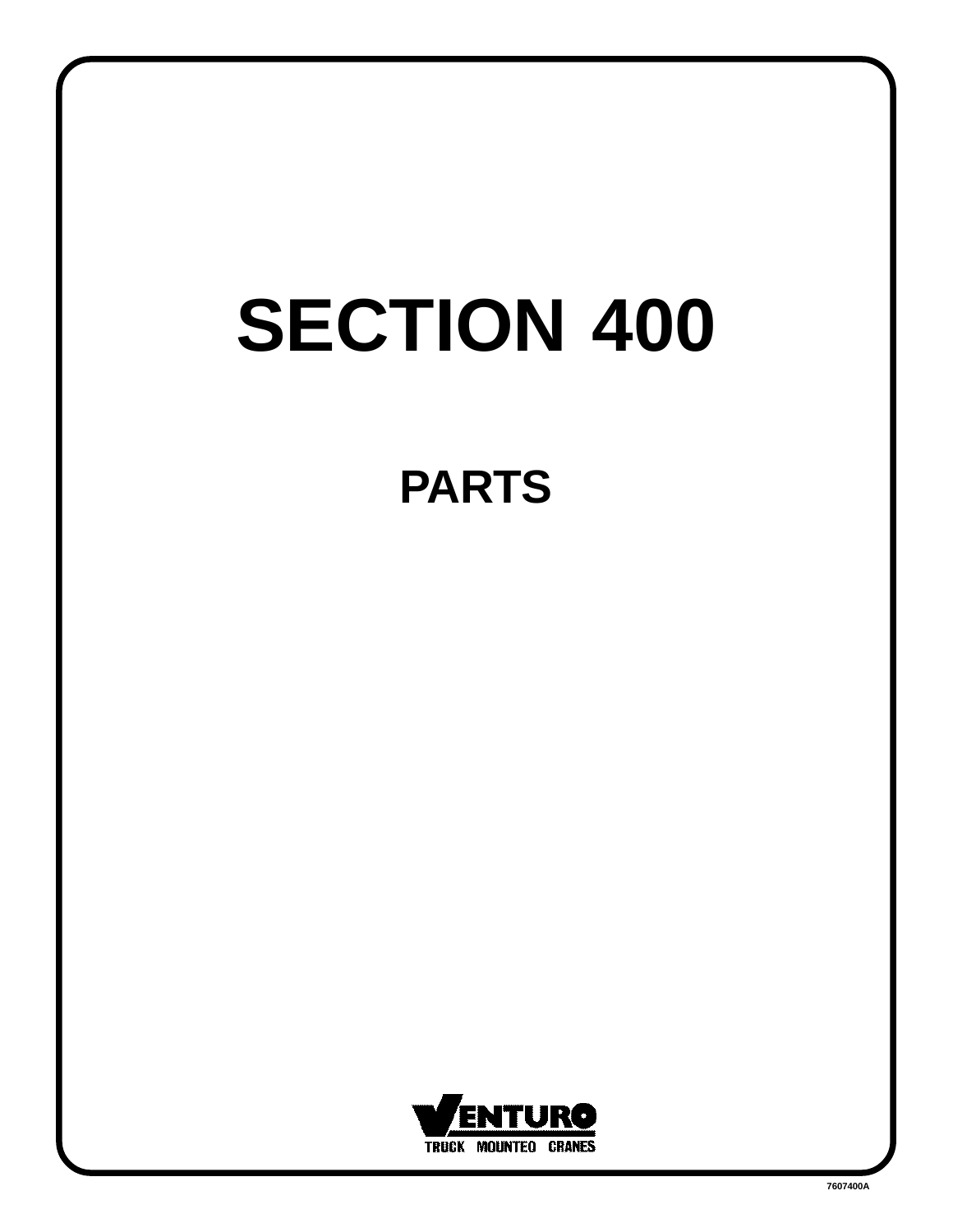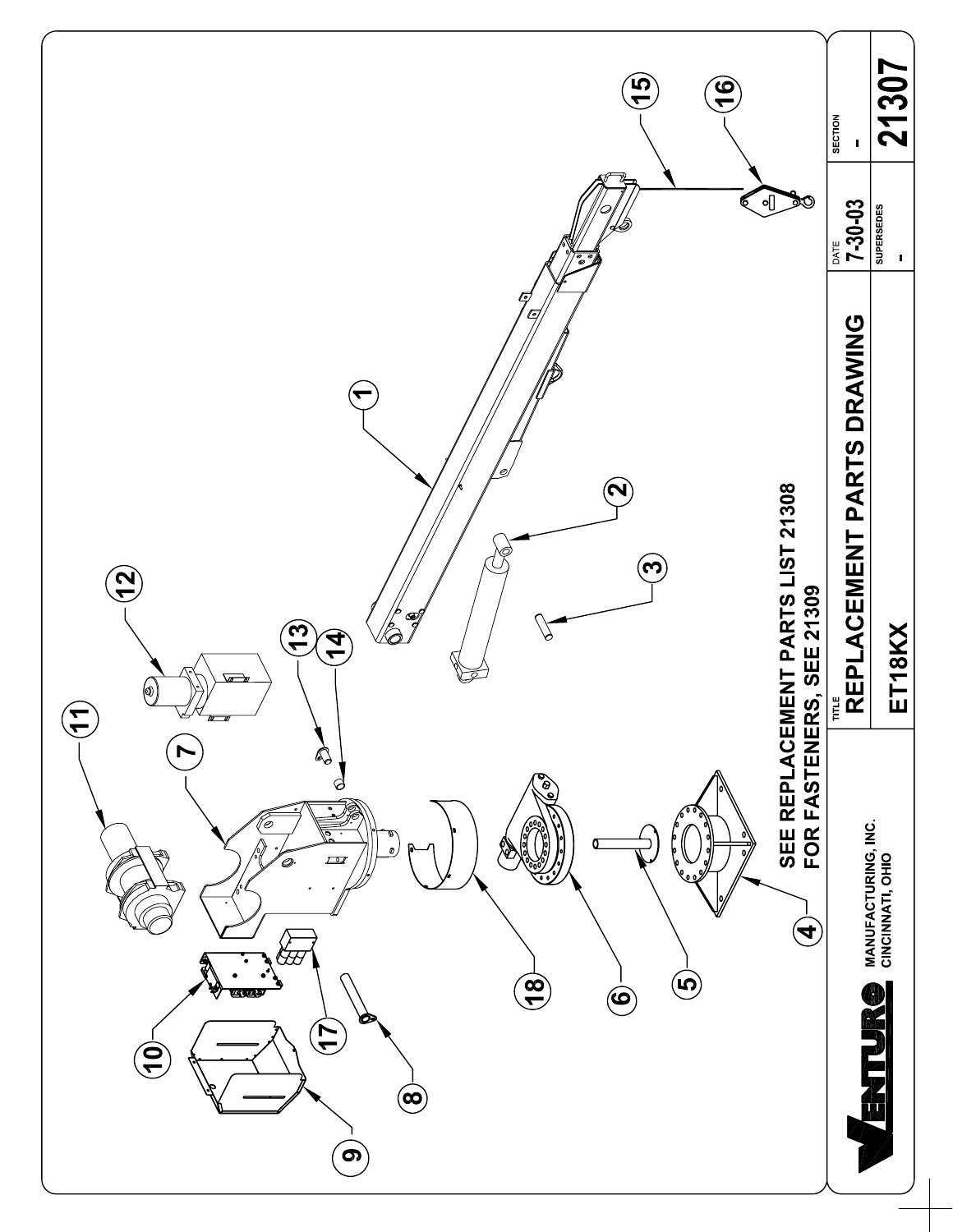<span id="page-25-0"></span>

|                    |                                                                                                                                                                                                                                                       |                                                                                                                                                                                                                                                                                    |  |                                    | SECTION<br>$\blacksquare$                    | 21308                                                |
|--------------------|-------------------------------------------------------------------------------------------------------------------------------------------------------------------------------------------------------------------------------------------------------|------------------------------------------------------------------------------------------------------------------------------------------------------------------------------------------------------------------------------------------------------------------------------------|--|------------------------------------|----------------------------------------------|------------------------------------------------------|
|                    |                                                                                                                                                                                                                                                       |                                                                                                                                                                                                                                                                                    |  |                                    | $7 - 30 - 03$                                | SUPERCEDES<br>=                                      |
| <b>DESCRIPTION</b> |                                                                                                                                                                                                                                                       |                                                                                                                                                                                                                                                                                    |  |                                    |                                              |                                                      |
| PART#              |                                                                                                                                                                                                                                                       |                                                                                                                                                                                                                                                                                    |  |                                    | $\frac{m_{\rm H}}{R}$ REPLACEMENT PARTS LIST |                                                      |
| <b>ITEM#</b>       |                                                                                                                                                                                                                                                       |                                                                                                                                                                                                                                                                                    |  |                                    |                                              |                                                      |
| <b>DESCRIPTION</b> | SWIVEL PIGTAIL CANDLESTICK ASSEMBLY<br>FINAL BOOM ASSEMBLY - ET18KX<br>HOUSING WELDED ASSEMBLY<br>PIVOT PIN-MAIN BOOM PIVOT<br>BASE WELDED ASSEMBLY<br><b>ROTATIONDRIVESYSTEM</b><br>REAR COVER ASSEMLBY<br>ELEVATION CYLINDER<br><b>BOOMPIVOTPIN</b> | POLY BEARING - ELEVATION CYLINDER BASE<br>WIRE ROPE ASSEMBLY - 5/16" X 80 FT (8/16 FT BOOM)<br>PIVOT PIN-ELEVATION CYLINDER BASE<br>ELECTRICAL COMPONENTASSEMBLY<br>ELECTRICWINCH<br>HYDRAULIC POWER UNITASSEMBLY<br>SWIVELSNATCHBLOCKASSEMBLY<br><b>LOWERCOVER</b><br>VALVE BLOCK |  | 21307<br>REPLACEMENT PARTS DWG REF | ن<br>≧<br><b>SHUTURO</b>                     | ET18KX<br><b>MANUFACTURING,<br/>CINCINNATI, OHIO</b> |
| PART#              | 21115<br>21129<br>21116<br>21125<br>21128<br>21120<br>21200<br>21127<br>21117<br>19897                                                                                                                                                                | 25810-5/16-80<br>19815-2<br>23169<br>21185<br>21126<br>21124<br>19820<br>21121                                                                                                                                                                                                     |  |                                    |                                              |                                                      |
| <b>ITEM#</b>       | $\overline{\phantom{0}}$<br>$ \alpha$ $\alpha$ $+$ $\alpha$ $\alpha$ $\alpha$ $\alpha$ $\alpha$                                                                                                                                                       | 224567<br>$\overline{z}$<br>$\frac{8}{1}$                                                                                                                                                                                                                                          |  |                                    |                                              |                                                      |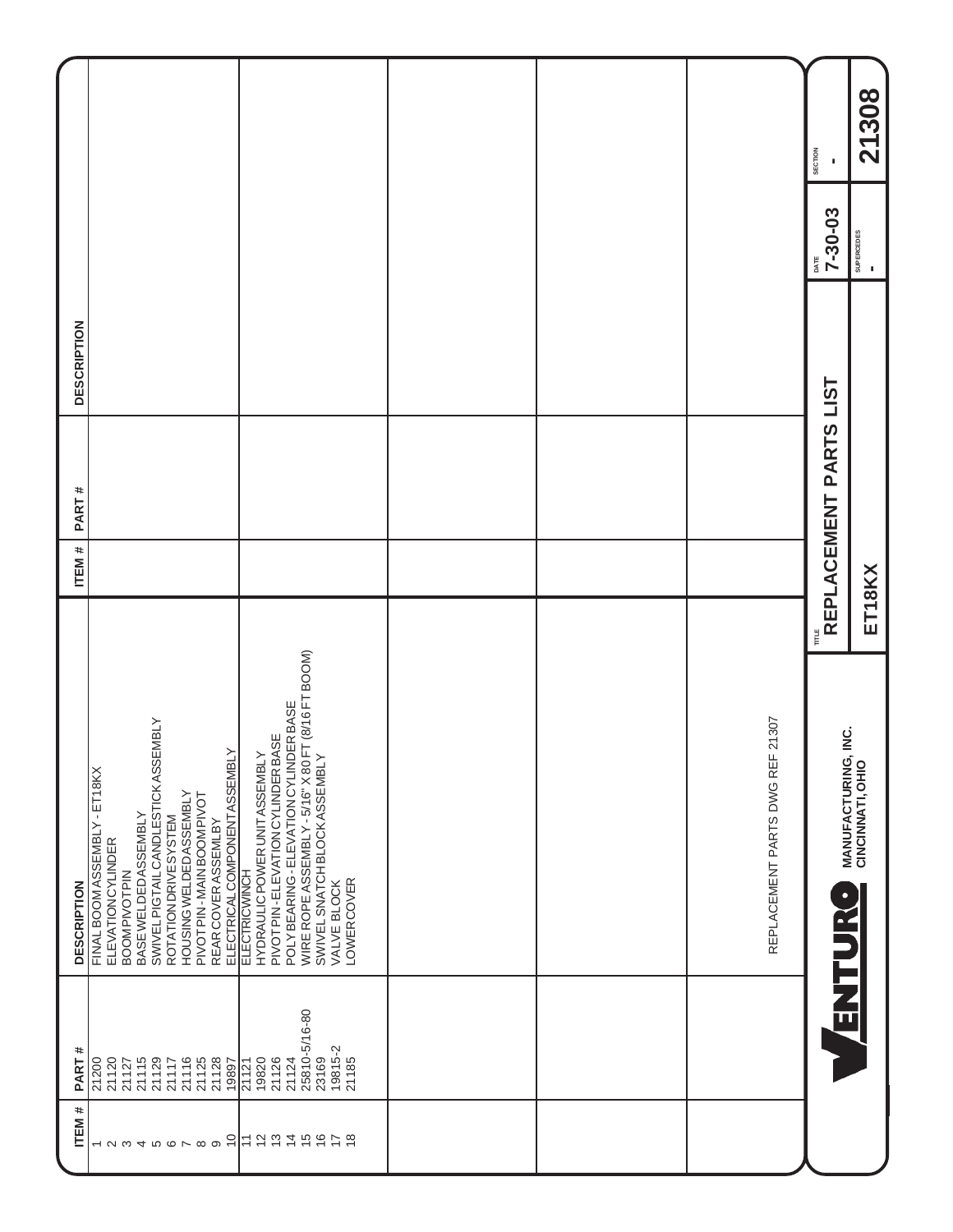## **FASTENER LIST FOR ET18KX**

<span id="page-26-0"></span>

| <b>PART NUMBER</b> | <b>DESCRIPTION</b>                   | QTY                     | <b>LOCATION/FUNCTION</b>      |  |
|--------------------|--------------------------------------|-------------------------|-------------------------------|--|
| !HHCS03118063      | HEX HEAD CAP SCREW 5/16-18 X 5/8" LG | $\mathbf{1}$            | GROUND STRAP ON CANDLESTICK   |  |
| !LWSH-031          | LOCK WASHER - 5/16                   | 1                       | GROUND STRAP ON CANDLESTICK   |  |
| !HNUT-03118        | <b>HEX NUT - 5/16-18</b>             | $\mathbf{1}$            | GROUND STRAP ON CANDLESTICK   |  |
| !HHCS02520063      | HEX HEAD CAP SCREW 1/4-20 X 5/8"     | 3                       | <b>CANDLESTICK TO BASE</b>    |  |
| !LWSH-025          | LOCK WASHER - 1/4"                   | 3                       | CANDLESTICK TO BASE           |  |
| !HHCS06311200      | HEX HEAD CAP SCREW 5/8-11 X 2"       | 16                      | LOWER BASE TO RING            |  |
| !LWSH-063          | LOCK WASHER - 5/8"                   | 16                      | LOWER BASE TO RING            |  |
| !PHCS02520200      | PAN HEAD CAP SCREW 5/8-11 X 2"       | $\overline{2}$          | SPEED REDUCER TO RING         |  |
| !HHCS06311300      | HEX HEAD CAP SCREW 5/8-11 X 3"       | 14                      | UPPER HOUSING TO RING         |  |
| !LWSH-063          | LOCK WASHER - 5/8"                   | 14                      | UPPER HOUSING TO RING         |  |
| !HHCS03816100      | HEX HEAD CAP SCREW - 3/8-16 X 1"     | 4                       | <b>HYDRAULIC POWER UNIT</b>   |  |
| !LWSH-038          | LOCK WASHER - 3/8"                   | 4                       | <b>HYDRAULIC POWER UNIT</b>   |  |
| !HNUT-03816        | <b>HEX NUT - 3/8-16</b>              | $\overline{4}$          | <b>HYDRAULIC POWER UNIT</b>   |  |
| !HHCS02520075      | HEX HEAD CAP SCREW 1/4-20 X 3/4"     | $\mathbf 2$             | <b>VALVE BLOCK</b>            |  |
| !HNUT-02520        | <b>HEX NUT - 1/4-20</b>              | $\overline{2}$          | <b>VALVE BLOCK</b>            |  |
| !LWSH-025          | LOCK WASHER - 1/4"                   | $\overline{2}$          | <b>VALVE BLOCK</b>            |  |
| !HHCS02520075      | HEX HEAD CAP SCREW 1/4-20 X 3/4"     | $\overline{4}$          | <b>BASE HINGES</b>            |  |
| !LWSH-025          | LOCK WASHER - 1/4"                   | $\overline{4}$          | <b>BASE HINGES</b>            |  |
| !HHCS#1024100      | HEX HEAD CAP SCREW - #10-24 X 1"     | $\mathbf 2$             | LATCH                         |  |
| !LWSH-#10          |                                      | $\overline{2}$          | LATCH                         |  |
|                    | LOCK WASHER - #10                    |                         |                               |  |
| !HNUT-#1024        | <b>HEX NUT - #10-24</b>              | $\overline{2}$          | LATCH                         |  |
| !HHCS03118100      | HEX HEAD CAP SCREW 5/16-18 X 1"      | $\mathbf{1}$            | GROUND (WINCH)/TETHER         |  |
| !LWSH-031          | LOCK WASHER - 5/16                   | 1                       | GROUND (WINCH) / TETHER       |  |
| !HNUT-03118        | <b>HEX NUT - 5/16-18</b>             | $\mathbf{1}$            | GROUND (WINCH)/TETHER         |  |
| !FWSH-031          | FLATWASHER - 5/16"                   | $\overline{2}$          | GROUND (WINCH)/TETHER         |  |
| !HHCS#0832075      | HEX HEAD CAP SCREW #8-32 X 3/4"      | 1                       | <b>TETHERONPANEL</b>          |  |
| !LWSH-#08          | LOCK WASHER - #8                     | 1                       | <b>TETHER ON PANEL</b>        |  |
| !HNUT-#0832        | <b>HEX NUT - #8-32</b>               | $\mathbf{1}$            | <b>TETHER ON PANEL</b>        |  |
| !HHCS03816100      | HEX HEAD CAP SCREW - 3/8-16 X 1"     | 1                       | GROUND (IN HOUSING)           |  |
| !FWSH-038          | FLAT WASHER - 3/8"                   | 1                       | GROUND (IN HOUSING)           |  |
| !LWSH-038          | LOCK WASHER - 3/8"                   | 1                       | GROUND (IN HOUSING)           |  |
| !HNUT#0832063      | HEX HEAD CAP SCREW - #8-32 X 5/8"    | $\mathbf{1}$            | <b>PENDANTPLUG</b>            |  |
| !LWSH-#08          | LOCKWASHER-#8                        | $\mathbf{1}$            | <b>PENDANTPLUG</b>            |  |
| !HHCS02520050      | HEX HEAD CAP SCREW - 1/4-20 X 1/2"   | 1                       | <b>BOOMPINS</b>               |  |
| !LWSH-025          | LOCKWASHER - 1/4                     | 1                       | <b>BOOMPINS</b>               |  |
| !HHCS02520050      | HEX HEAD CAP SCREW - 1/4-20 X 1/2"   | $\sqrt{2}$              | <b>CYLINDER PINS</b>          |  |
| !LWSH-025          | LOCKWASHER - 1/4                     | $\overline{\mathbf{c}}$ | <b>CYLINDER PINS</b>          |  |
| !HHCS#1024125      | HEX HEAD CAP SCREW - #10-24 X 1-1/4" | $\overline{c}$          | <b>TOP POSITION SWITCH</b>    |  |
| !LWSH-#10          | LOCK WASHER - #10                    | $\sqrt{2}$              | <b>TOP POSITION SWITCH</b>    |  |
| !HHCS-02520063     | HEX HEAD CAP SCREW - 1/4-20 X 5/8"   | 1                       | CABLE CLAMP (PRESSURE SWITCH) |  |
| !LWSH-025          | LOCKWASHER-1/4                       | 1                       | CABLE CLAMP (PRESSURE SWITCH) |  |
| !SRNG-100          | SNAP RING - 1"                       | $\sqrt{2}$              | ELEVATION CYLINDER ROD PIN    |  |
| !UNUT-02520        | U NUT - 1/4-20                       | 5                       | LOWER COVER                   |  |
| !HHCS-02520063     | HEX HEAD CAP SCREW - 1/4-20 X 5/8"   | 5                       | LOWER COVER                   |  |
| !FWSH-025          | FLAT WASHER - 1/4"                   | $\,$ 5 $\,$             | LOWER COVER                   |  |
| !HHCS02520063      | HEX HEAD CAP SCREW - 1/4-20 X 5/8"   | 3                       | <b>REARCOVER</b>              |  |
| !FWSH-025          | FLAT WASHER - 1/4"                   | 3                       | <b>REARCOVER</b>              |  |
|                    |                                      |                         |                               |  |
|                    |                                      |                         |                               |  |
|                    |                                      |                         |                               |  |
|                    |                                      |                         |                               |  |
|                    |                                      |                         |                               |  |
|                    |                                      |                         |                               |  |
|                    |                                      |                         |                               |  |
|                    |                                      |                         |                               |  |
|                    |                                      |                         |                               |  |

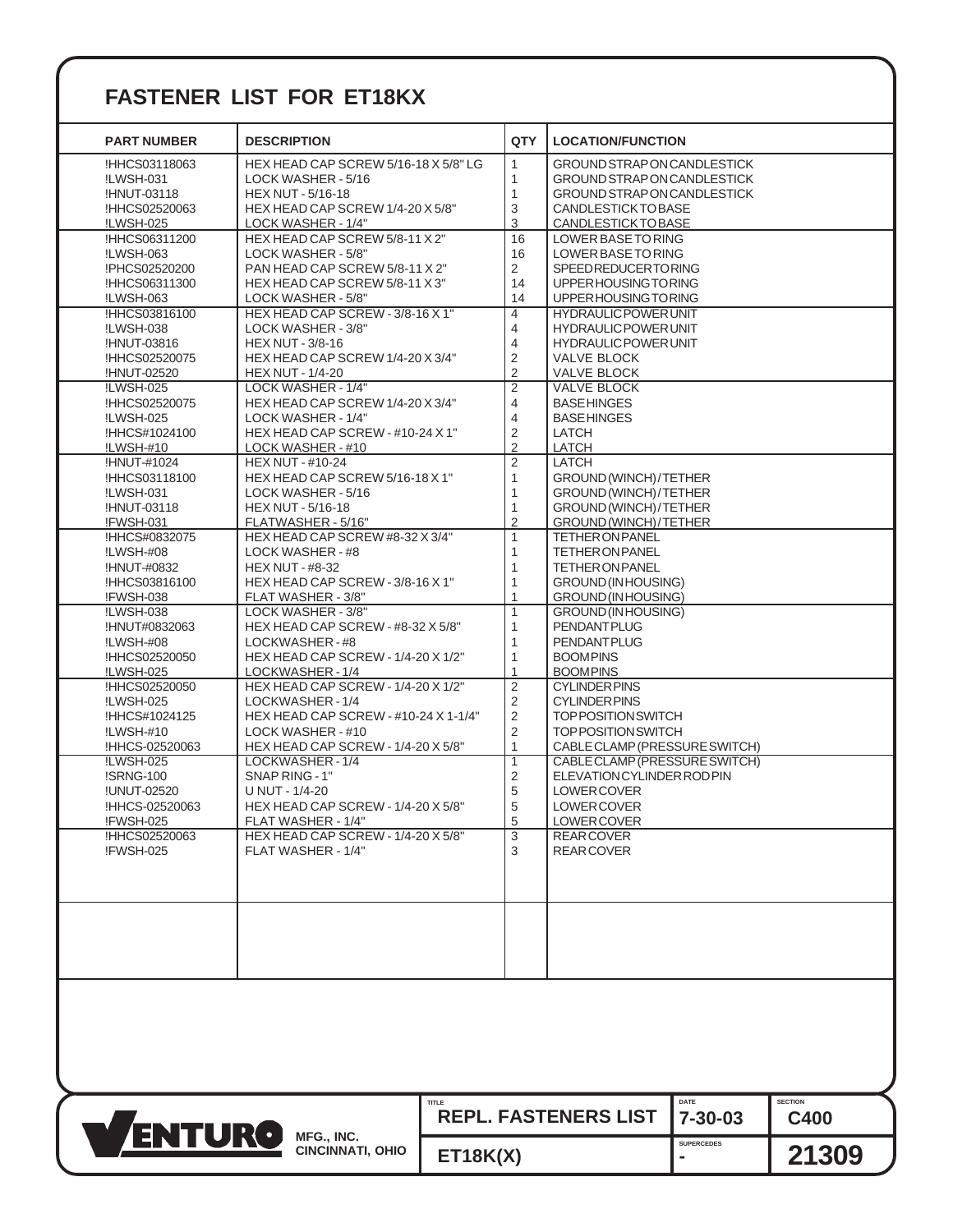<span id="page-27-0"></span>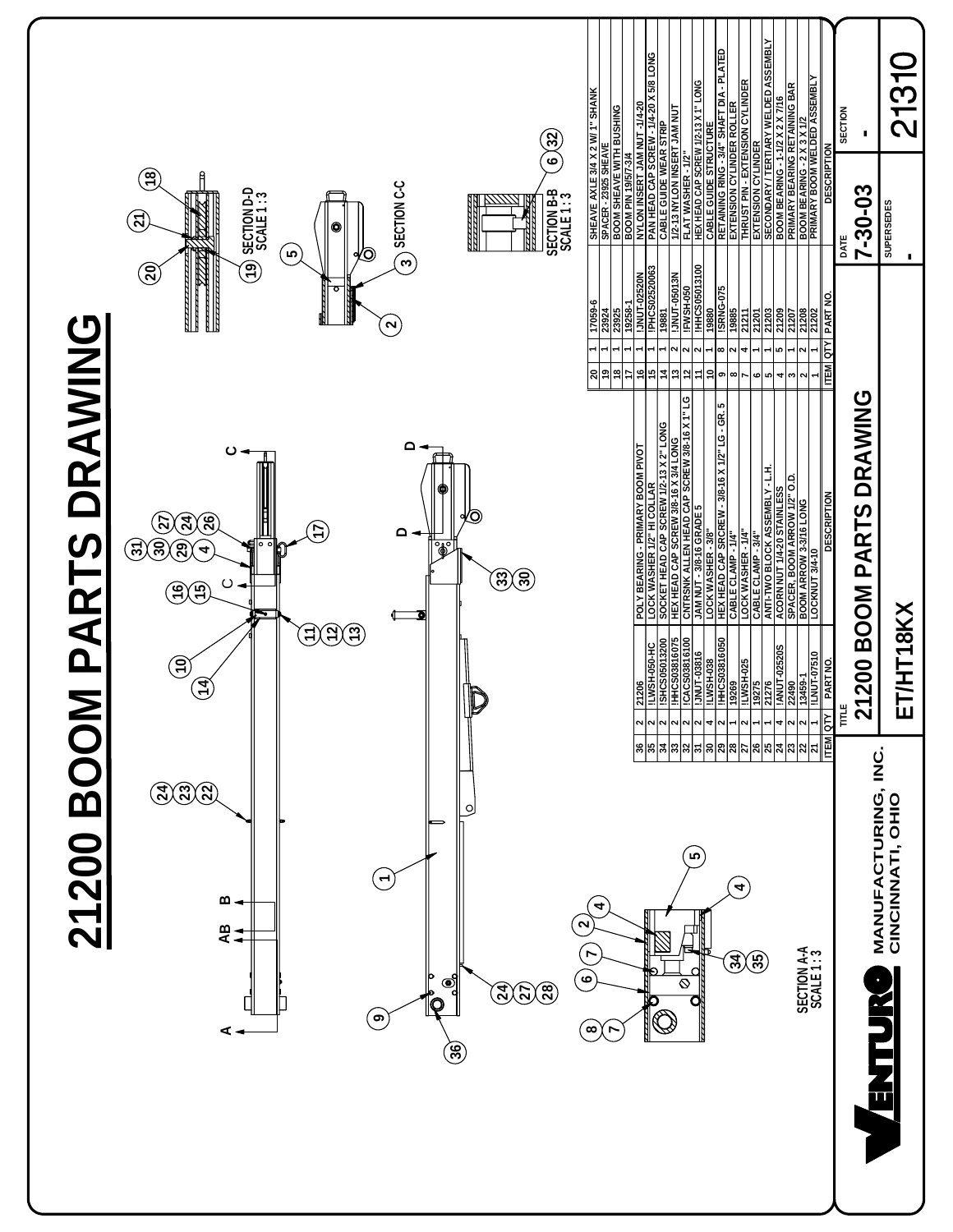<span id="page-28-0"></span>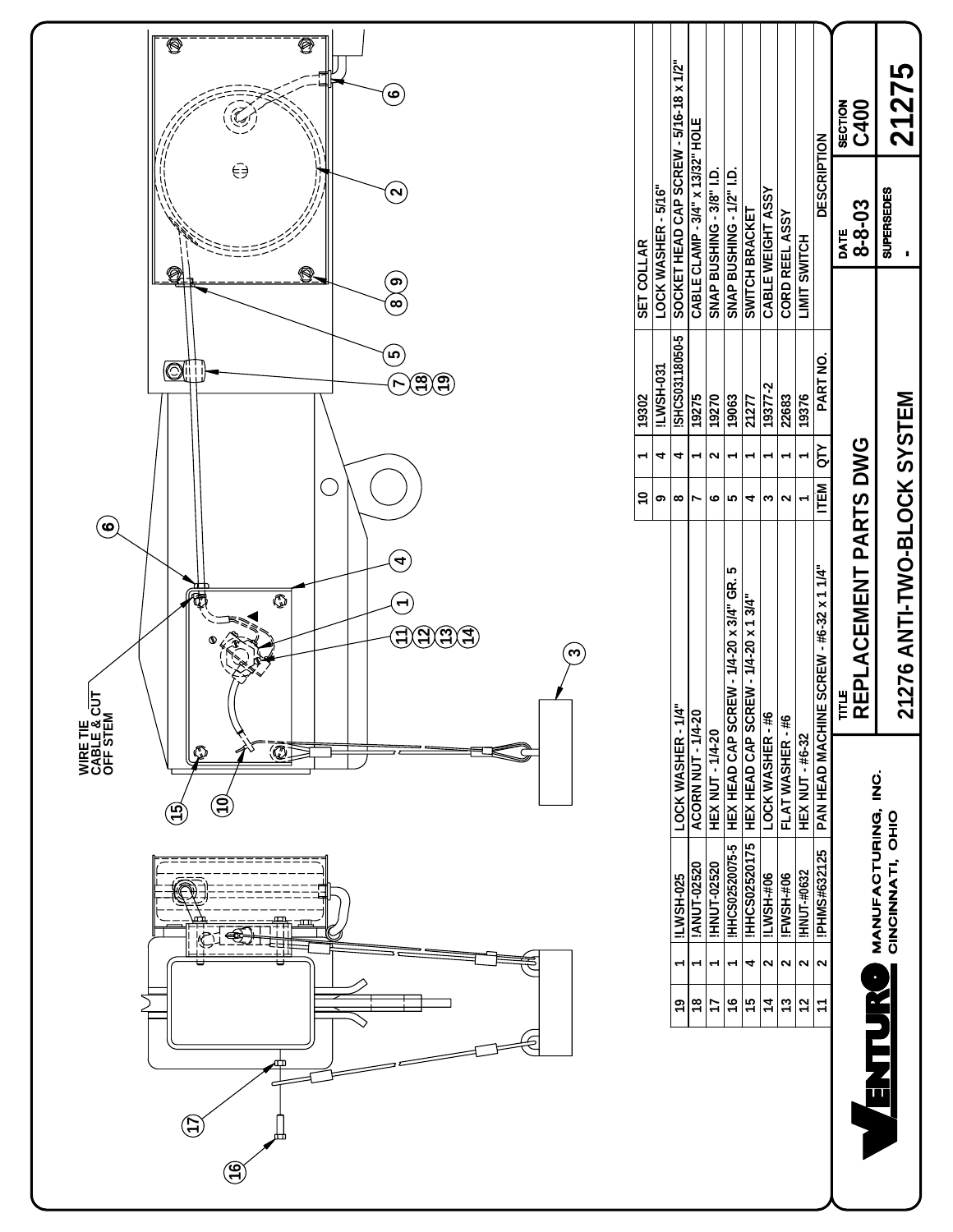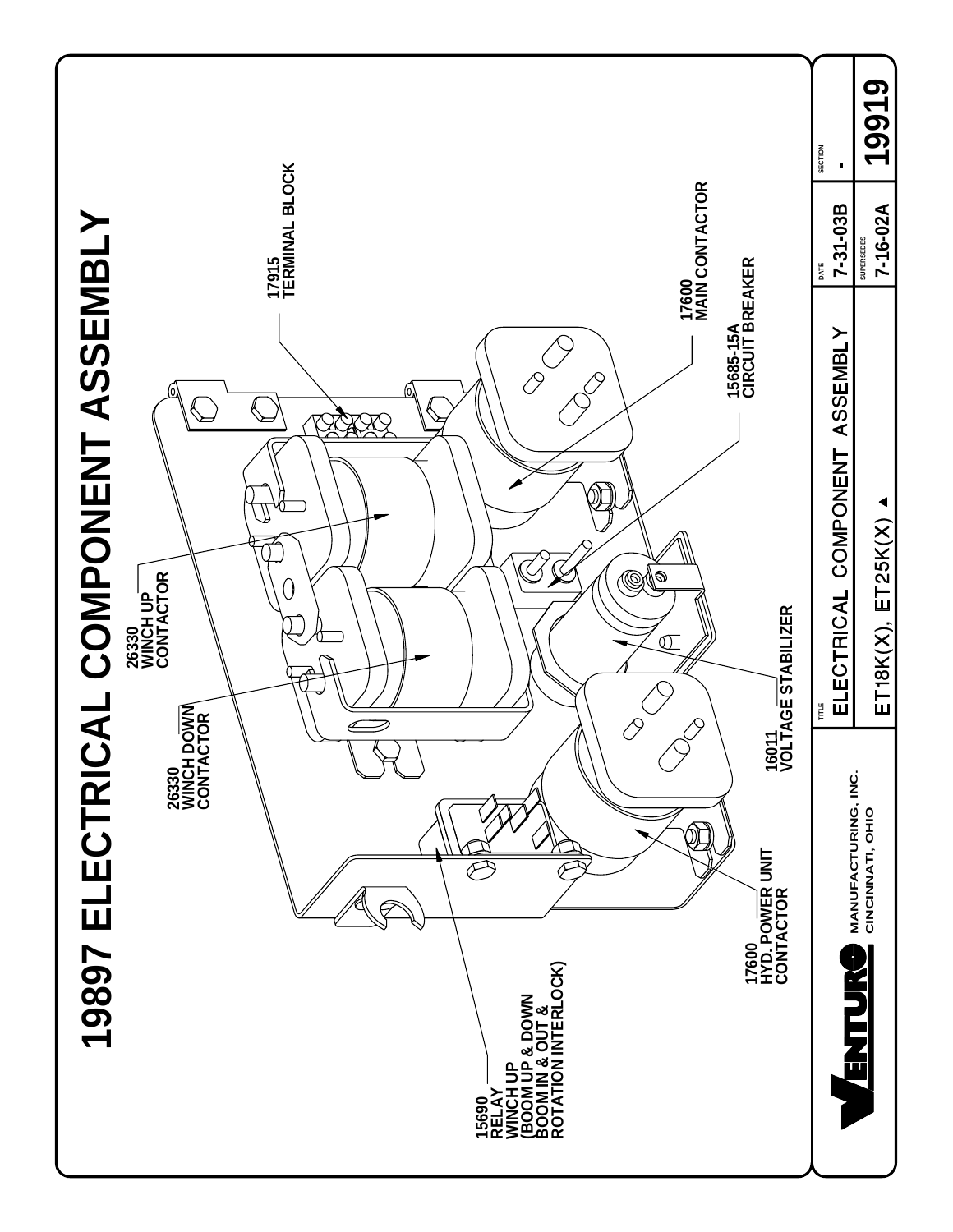<span id="page-30-0"></span>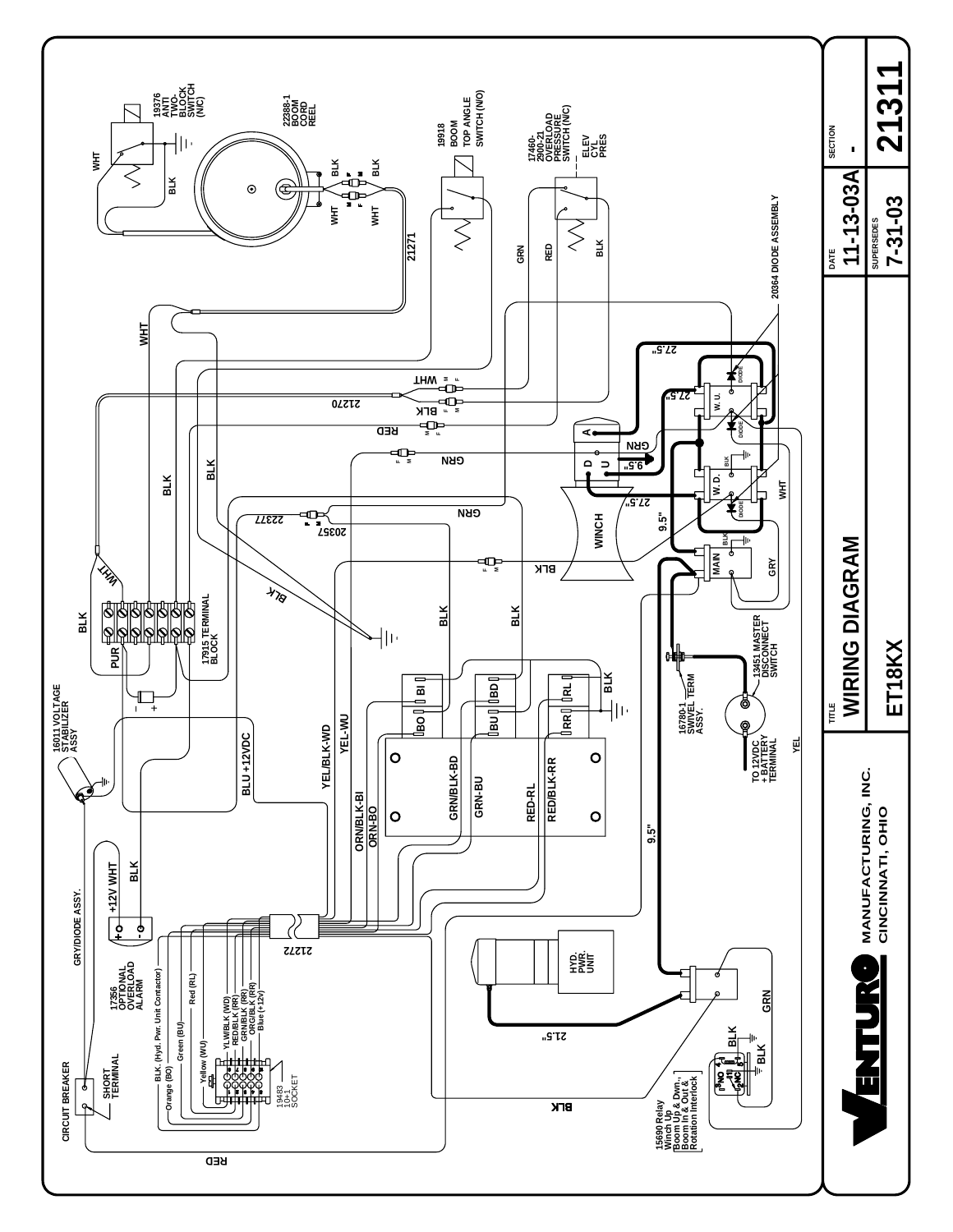<span id="page-31-0"></span>

| 16780 AND 16780-1<br>17012 RUBBER BOOT - REF<br><b>SWIVEL TERMINAL</b><br>ASSY.                                                                                                       |                      |                      |                                      |                                          |                                           |                        |  |  |  |
|---------------------------------------------------------------------------------------------------------------------------------------------------------------------------------------|----------------------|----------------------|--------------------------------------|------------------------------------------|-------------------------------------------|------------------------|--|--|--|
| (11)<br>$\bf(12)$<br>26035 OR 26035-1<br>SWIVEL PIGTAIL - REF<br>(10)<br>$\left( \begin{matrix} 9 \end{matrix} \right)$                                                               |                      |                      |                                      |                                          |                                           |                        |  |  |  |
| <b>ITEM</b>                                                                                                                                                                           | <b>QTY</b>           | <b>PART NO.</b>      |                                      | <b>DESCRIPTION</b>                       | (8)                                       |                        |  |  |  |
| 1                                                                                                                                                                                     | 1                    | 16783                |                                      | <b>PIGTAIL &amp; STUD ASSY</b>           |                                           |                        |  |  |  |
| $\star$ 2                                                                                                                                                                             | $\mathbf{2}$         | 14357-1              | <b>FIBER WASHER</b>                  |                                          | $\overline{7}$                            |                        |  |  |  |
|                                                                                                                                                                                       |                      |                      |                                      | 5/8" I.D. x 1 1/16" O.D. x 1/16" THK     |                                           |                        |  |  |  |
| $\star$ 3                                                                                                                                                                             | 1                    | 14233                |                                      | <b>INSULATING BUSHING</b>                | $\left( 6\right)$                         |                        |  |  |  |
| 4                                                                                                                                                                                     | 1                    | 14232-R              |                                      | 7/8" INVERTED FLARE NUT                  |                                           |                        |  |  |  |
| 5                                                                                                                                                                                     | 1                    | !FWSH-113SAE         | <b>FLAT WASHER</b>                   |                                          | $\overline{4}$                            |                        |  |  |  |
|                                                                                                                                                                                       |                      |                      |                                      | 1 3/16" I.D. x 2 3/4" O.D. x 3/16" THK   |                                           |                        |  |  |  |
| $*6$                                                                                                                                                                                  | 1                    | 14357-2              | <b>FIBER WASHER</b>                  |                                          | $\left(3\right)$                          |                        |  |  |  |
|                                                                                                                                                                                       |                      |                      |                                      | 5/8" I.D. x 1 1/4" O.D. x 1/16" THK      |                                           |                        |  |  |  |
| $\star$ 7                                                                                                                                                                             | $\overline{2}$       | !FWSH-063SAE         |                                      | <b>FLAT WASHER - 5/8" SAE</b>            | $\left( 5\right)$<br>$\sqrt{3}\backslash$ |                        |  |  |  |
| $*8$                                                                                                                                                                                  | 1                    | 21273                | BRASS JAM NUT - 5/8"-11 W/ SET SCREW |                                          |                                           |                        |  |  |  |
| $*9$                                                                                                                                                                                  | 1                    | 5612-162-62          | <b>TEFLON WASHER</b>                 |                                          |                                           |                        |  |  |  |
|                                                                                                                                                                                       |                      |                      | .657" I.D. x .875" O.D. x .062" THK  |                                          |                                           |                        |  |  |  |
| $\cdot$ 10                                                                                                                                                                            | 1                    | 5714-113-62          |                                      | <b>BRASS WASHER</b>                      |                                           |                        |  |  |  |
| $\star$ 11                                                                                                                                                                            | 1                    | LC-098K-00           | <b>SPRING</b>                        |                                          |                                           |                        |  |  |  |
|                                                                                                                                                                                       |                      |                      |                                      | .845" O.D. x .098" W x 1.00" F.L.        | $\left( 2\right)$                         |                        |  |  |  |
| $*12$                                                                                                                                                                                 | 1                    | !JNUT-06311N         | NYLON LOCK-JAMNUT - 5/8"-11          |                                          |                                           |                        |  |  |  |
| $\overline{.}13$                                                                                                                                                                      | 1                    | <b>LOCTITE-24205</b> |                                      | <b>LOCTITE CAPSULE GRADE 242 BLUE</b>    |                                           |                        |  |  |  |
| $*14$                                                                                                                                                                                 | 1                    | 19368                | <b>16780 REPLACEMENT PARTS DWG</b>   |                                          |                                           |                        |  |  |  |
| * ITEMS INCLUDED IN 16780-KIT (REPLACEMENT PARTS KIT)<br>16780 SWIVEL TERMINAL ASSY REPLACES & IS<br>INTERCHANGEABLE WITH 14231 SWIVEL TERMINAL<br>ASSY ON ET20000 & ET20K(X) CRANES. |                      |                      |                                      |                                          | $\mathbf 1$                               |                        |  |  |  |
|                                                                                                                                                                                       | TORQUE TO 30 FT-LBS. |                      |                                      |                                          |                                           |                        |  |  |  |
| $\sqrt{2} \backslash$ SECURE WITH LOCTITE 242 BLUE                                                                                                                                    |                      |                      |                                      |                                          |                                           |                        |  |  |  |
| $\sqrt{3} \backslash$ 16780-1 ASSY DOESN'T INCLUDE ITEM 4 OR 5                                                                                                                        |                      |                      |                                      |                                          |                                           |                        |  |  |  |
|                                                                                                                                                                                       |                      |                      |                                      |                                          |                                           |                        |  |  |  |
|                                                                                                                                                                                       |                      |                      |                                      | <b>TITLE</b><br><b>REPLACEMENT PARTS</b> | <b>DATE</b><br>8-8-03B                    | <b>SECTION</b><br>C400 |  |  |  |
| TUR<br>MFG., INC.<br>CINCINNATI, OHIO                                                                                                                                                 |                      |                      | ET18K(X), ET25K(X)                   | <b>SUPERSEDES</b><br>10-17-97A           | 19368                                     |                        |  |  |  |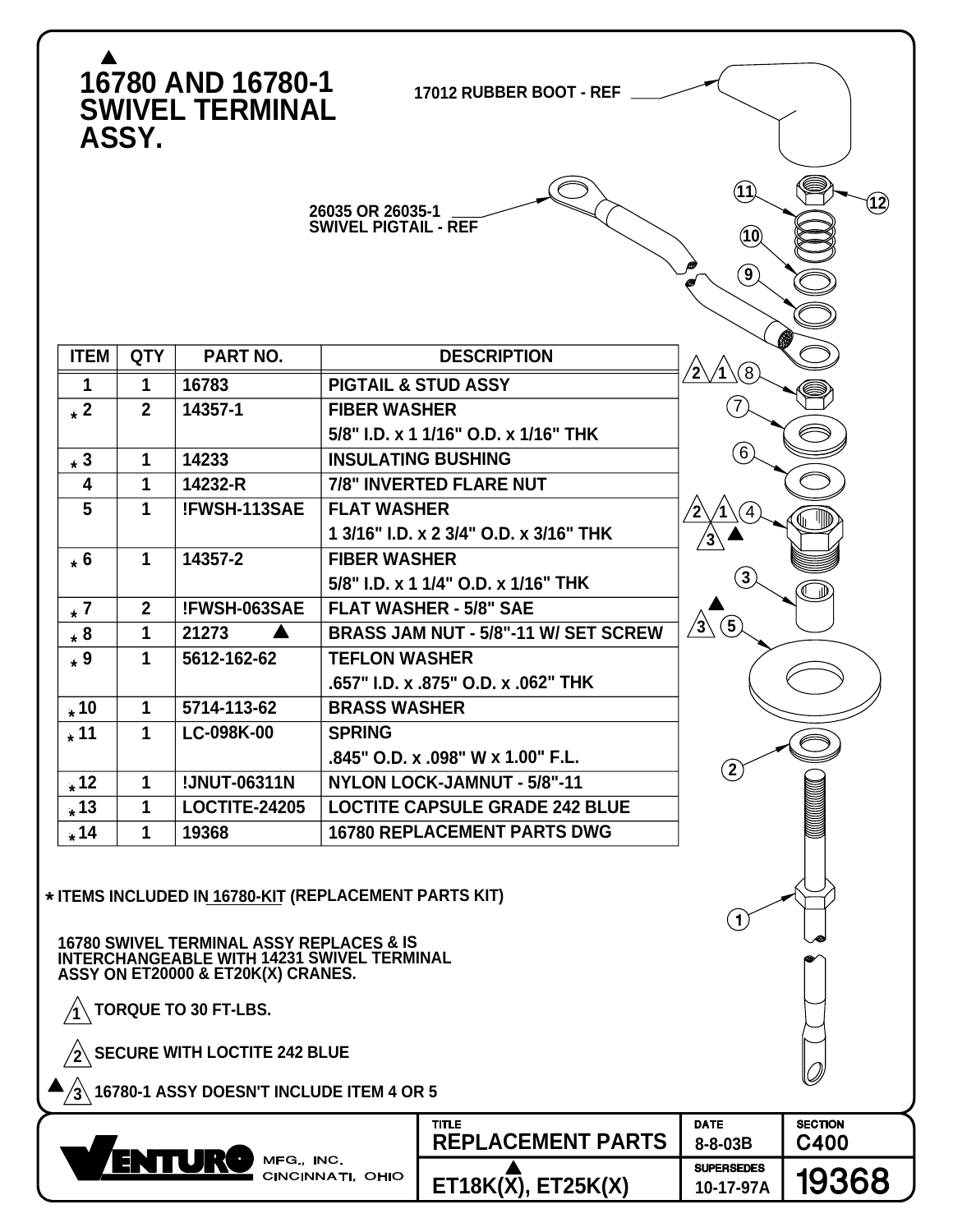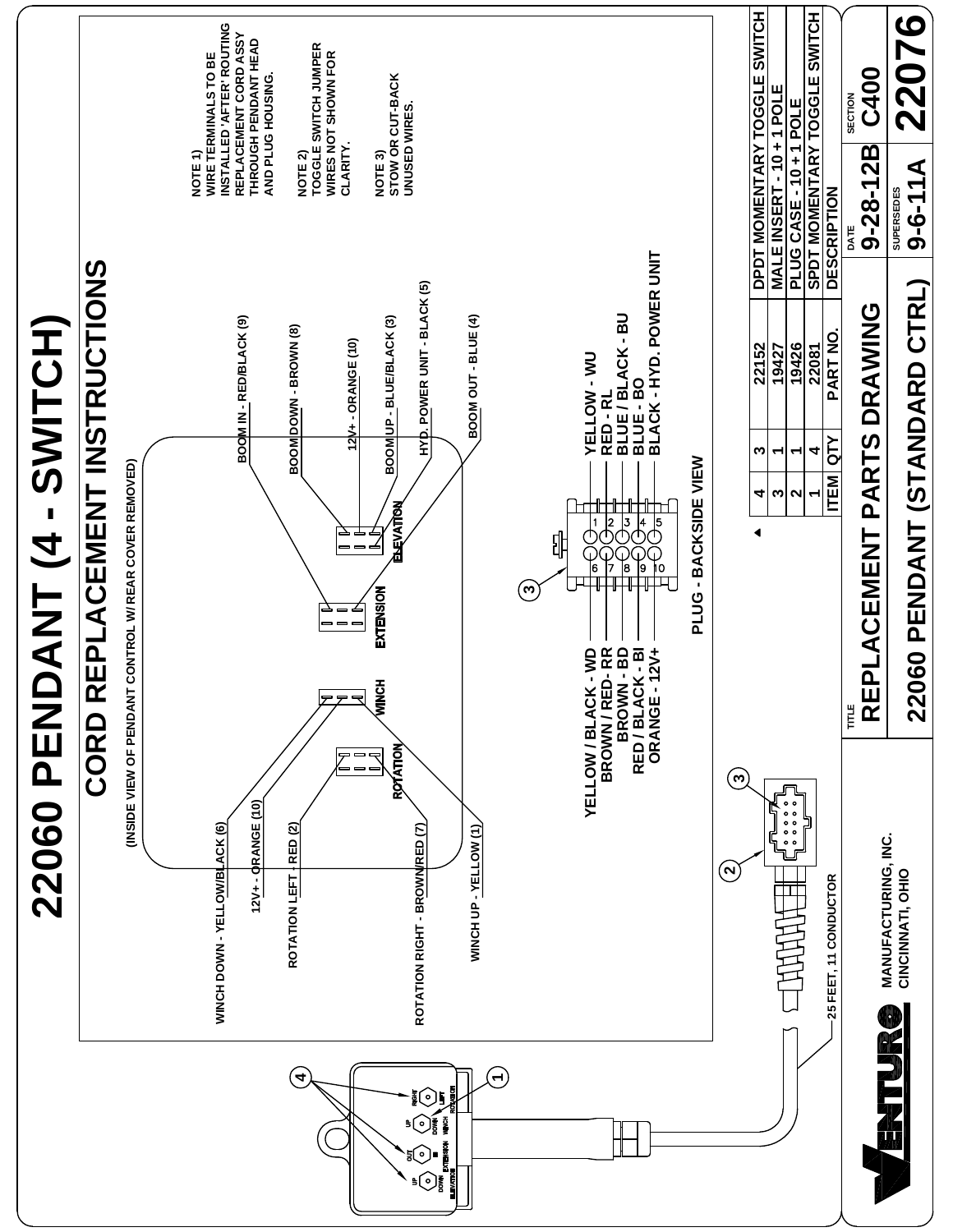<span id="page-33-0"></span>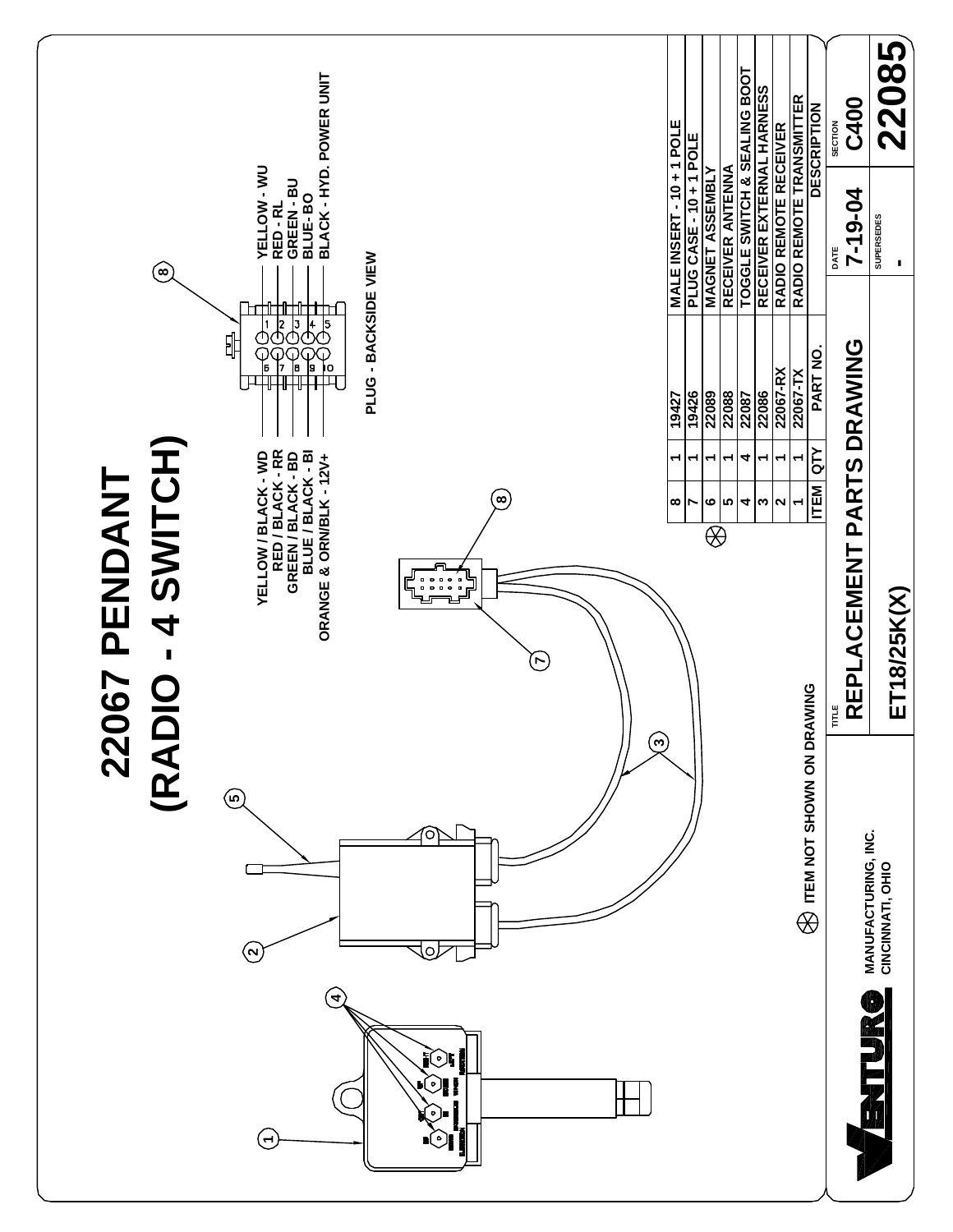<span id="page-34-0"></span>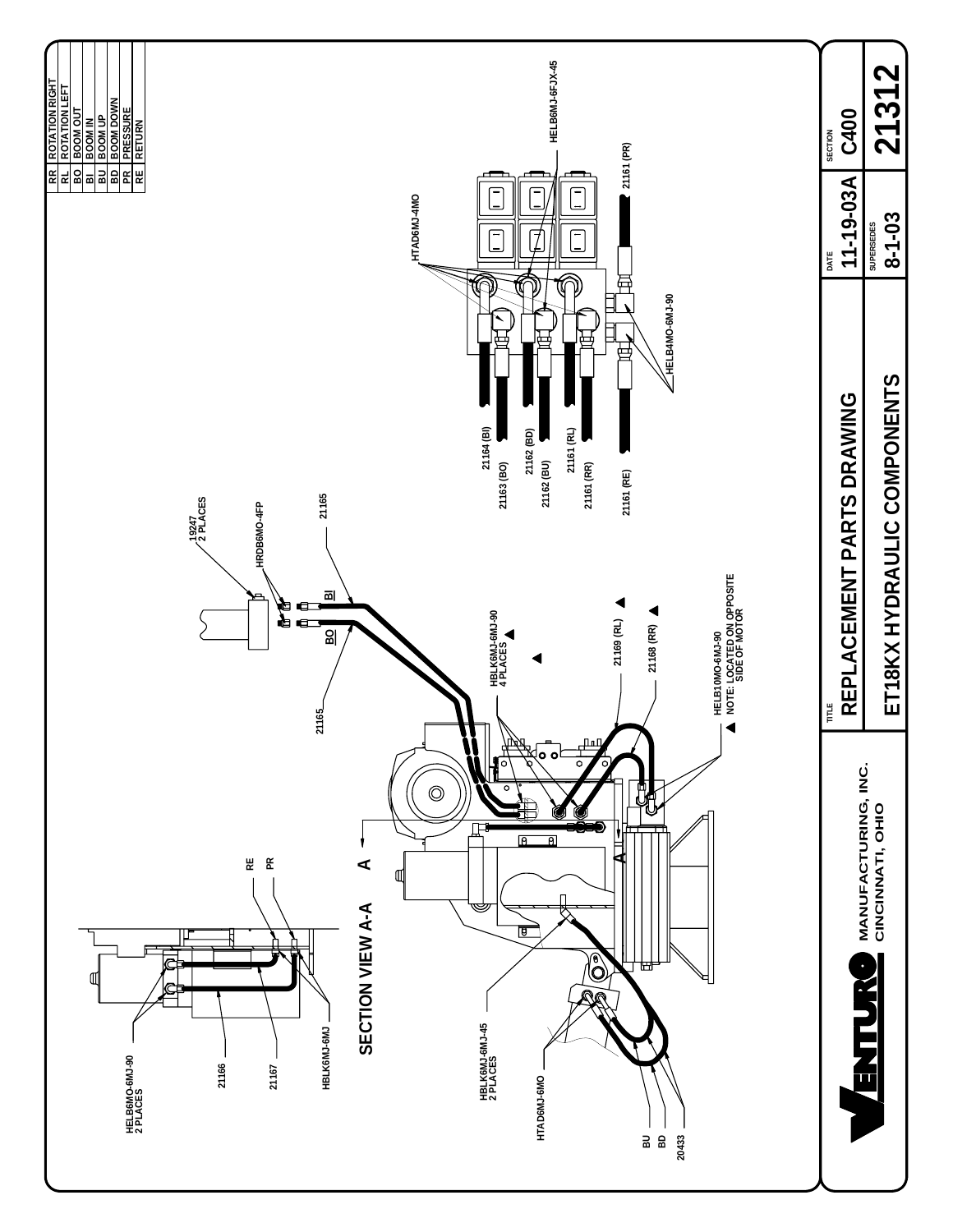<span id="page-35-0"></span>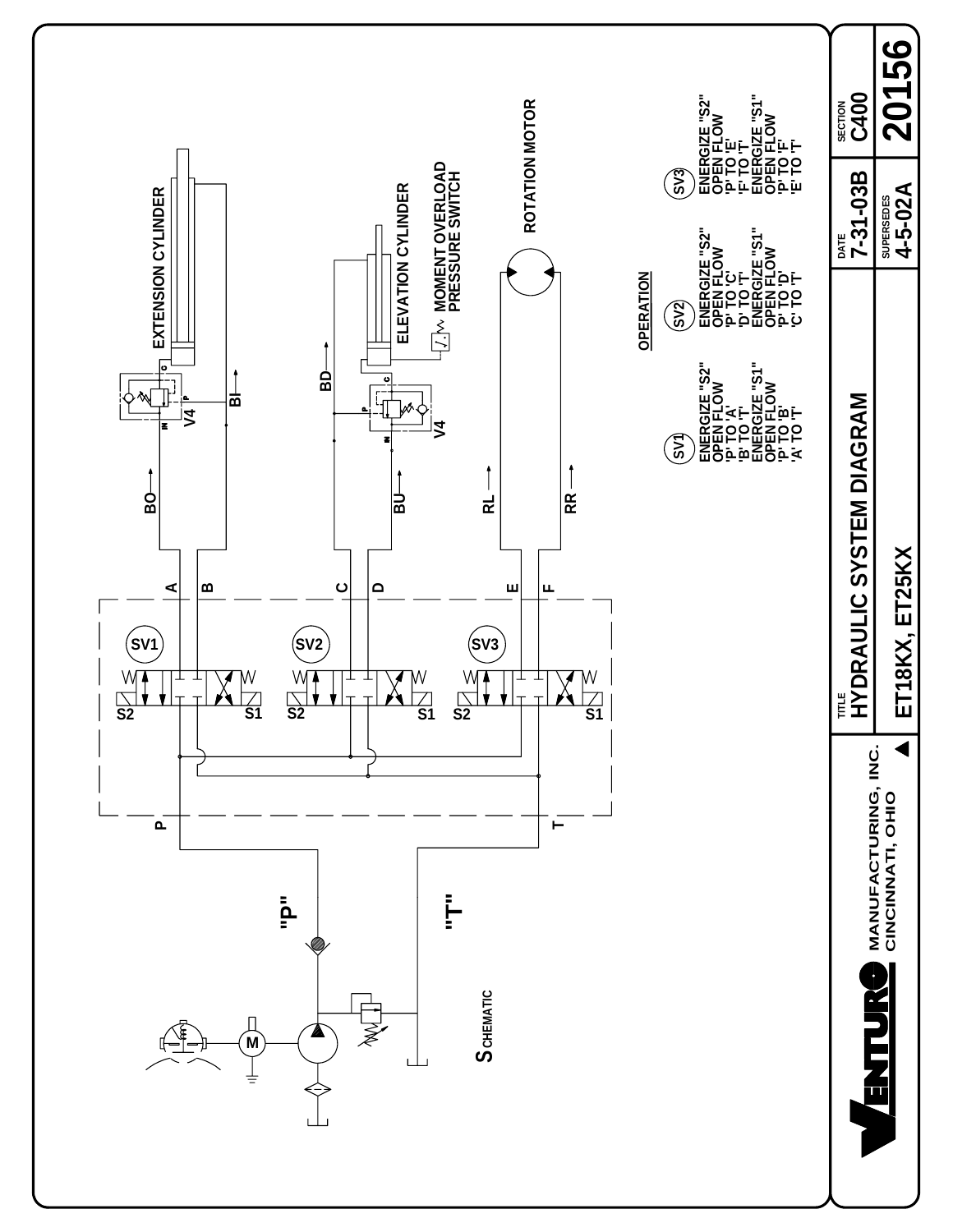